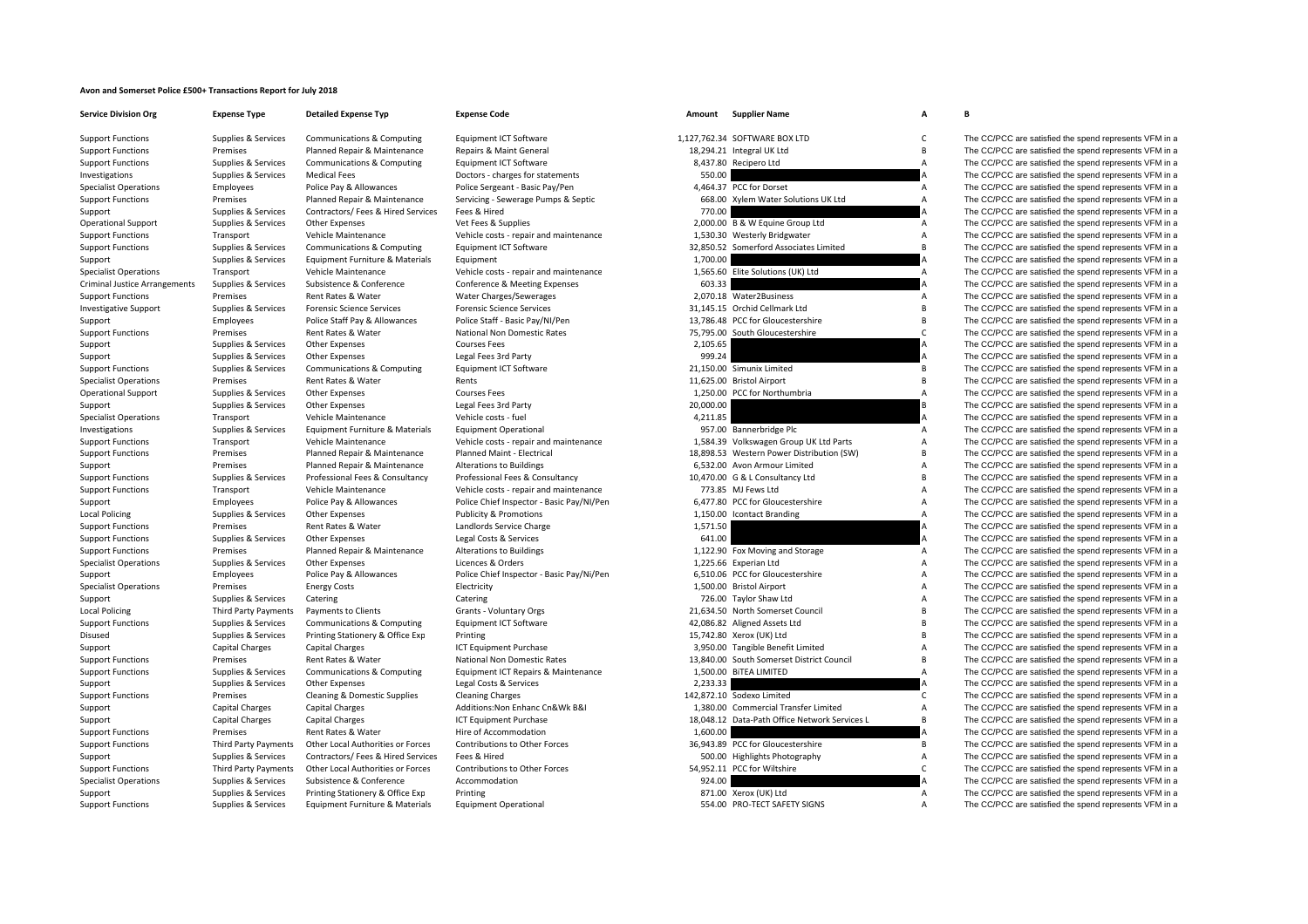| PCC                                  | <b>Third Party Payments</b> | Payments to Clients                | <b>Grants - Voluntary Orgs</b>           |                 | 24,747.75 Victim Support                       | B              | The CC/PCC are satisfied the spend represents VFM in a |
|--------------------------------------|-----------------------------|------------------------------------|------------------------------------------|-----------------|------------------------------------------------|----------------|--------------------------------------------------------|
| Analyse                              | Third Party Payments        | Other Local Authorities or Forces  | Agency Payments - OLAs                   |                 | 5,000.00 South Gloucestershire Council         | $\overline{A}$ | The CC/PCC are satisfied the spend represents VFM in a |
| <b>Specialist Operations</b>         | Supplies & Services         | Communications & Computing         | Equipment ICT                            | 1,566.68        |                                                |                | The CC/PCC are satisfied the spend represents VFM in a |
| <b>Support Functions</b>             | Supplies & Services         | Communications & Computing         | Equipment ICT Hardware Purch             |                 | 3,855.00 Avon Armour Limited                   | A              | The CC/PCC are satisfied the spend represents VFM in a |
| <b>Support Functions</b>             | Premises                    | Planned Repair & Maintenance       | <b>Servicing Agreements</b>              |                 | 1,887.00 STQ SAFE T QUIP                       | A              | The CC/PCC are satisfied the spend represents VFM in a |
| <b>Specialist Operations</b>         | Employees                   | Police Pay & Allowances            | Police Sergeant - Basic Pay/Ni/OT/Pen    |                 | 8,967.68 PCC for Wiltshire                     | A              | The CC/PCC are satisfied the spend represents VFM in a |
| Support                              | Premises                    | Rent Rates & Water                 | National Non Domestic Rates              |                 | 30,566.00 PCC for Gloucestershire              | B.             | The CC/PCC are satisfied the spend represents VFM in a |
|                                      |                             |                                    |                                          |                 |                                                | $\overline{A}$ |                                                        |
| <b>Operational Support</b>           | Premises                    | Planned Repair & Maintenance       | Grounds Maintenance                      |                 | 2,100.00 Landscape Services South West Ltd     |                | The CC/PCC are satisfied the spend represents VFM in a |
| Support                              | Supplies & Services         | <b>Other Expenses</b>              | Legal Fees 3rd Party                     | 3,691.82        |                                                | A              | The CC/PCC are satisfied the spend represents VFM in a |
| Support                              | Supplies & Services         | Communications & Computing         | Equipment ICT                            | 1,614.15        |                                                |                | The CC/PCC are satisfied the spend represents VFM in a |
| Analyse                              | Supplies & Services         | Subsistence & Conference           | Conference & Meeting Expenses            |                 | 1,210.14 Sedgemoor District Council            | $\overline{A}$ | The CC/PCC are satisfied the spend represents VFM in a |
| <b>Support Functions</b>             | Supplies & Services         | Professional Fees & Consultancy    | Professional Fees & Consultancy          |                 | 3,650.00 Xerox (UK) Ltd                        | A              | The CC/PCC are satisfied the spend represents VFM in a |
| <b>Support Functions</b>             | Premises                    | Planned Repair & Maintenance       | Servicing - CCTV                         |                 | 5,958.41 Sovereign Fire & Security Ltd         | $\overline{A}$ | The CC/PCC are satisfied the spend represents VFM in a |
| <b>Support Functions</b>             | Third Party Payments        | Other Local Authorities or Forces  | Contributions to Other Forces            |                 | 3,001.09 PCC for Hampshire                     | $\overline{A}$ | The CC/PCC are satisfied the spend represents VFM in a |
| <b>Support Functions</b>             | Premises                    | Rent Rates & Water                 | National Non Domestic Rates              |                 | 11,536.00 Taunton Deane Borough Council        | B.             | The CC/PCC are satisfied the spend represents VFM in a |
| <b>Operational Support</b>           | Supplies & Services         | <b>Other Expenses</b>              | <b>Courses Fees</b>                      |                 | 5,000.00 GMCA - GMP                            | A              | The CC/PCC are satisfied the spend represents VFM in a |
|                                      | Supplies & Services         |                                    |                                          | 750.00          |                                                |                | The CC/PCC are satisfied the spend represents VFM in a |
| <b>Local Policing</b>                |                             | Subsistence & Conference           | Conference & Meeting Expenses            |                 |                                                |                |                                                        |
| <b>Specialist Operations</b>         | Employees                   | Police Pay & Allowances            | Police Superintendent - Basic Pay/NI/Pen |                 | 8,806.02 PCC for Wiltshire                     | A              | The CC/PCC are satisfied the spend represents VFM in a |
| <b>Support Functions</b>             | Supplies & Services         | Equipment Furniture & Materials    | Equipment Cleaning & Materials           |                 | 5,305.00 VIKING ARMS LTD                       | $\overline{A}$ | The CC/PCC are satisfied the spend represents VFM in a |
| Roads Policing                       | Supplies & Services         | Equipment Furniture & Materials    | Equipment Repairs & Maintenance          |                 | 3,111.80 PCC for Wiltshire                     | $\overline{A}$ | The CC/PCC are satisfied the spend represents VFM in a |
| <b>Support Functions</b>             | Supplies & Services         | Equipment Furniture & Materials    | Equipment                                |                 | 1,480.80 PEGASUS CATERING LTD                  | $\overline{A}$ | The CC/PCC are satisfied the spend represents VFM in a |
| <b>Support Functions</b>             | Premises                    | <b>Energy Costs</b>                | Electricity                              |                 | 35,044.09 EDF ENERGY 1 LIMITED                 | B              | The CC/PCC are satisfied the spend represents VFM in a |
| <b>Support Functions</b>             | Premises                    | Unplanned Repair & Maintenance     | Vandalism - Forced Entry                 |                 | 2,341.00 Boing Rapid Secure Ltd                | A              | The CC/PCC are satisfied the spend represents VFM in a |
| PCC                                  | Premises                    | Rent Rates & Water                 | Hire of Accommodation                    | 6,589.13        |                                                |                | The CC/PCC are satisfied the spend represents VFM in a |
| <b>Specialist Operations</b>         | Employees                   | Police Pay & Allowances            | Police Sergeant - Basic Pay/Ni/OT/Pen    |                 | 5,739.60 PCC for Gloucestershire               | A              | The CC/PCC are satisfied the spend represents VFM in a |
|                                      |                             |                                    |                                          |                 |                                                | $\overline{A}$ |                                                        |
| <b>Support Functions</b>             | Premises                    | Planned Repair & Maintenance       | Planned Maint - Mechanical Plant         |                 | 1,014.76 BS3 Services Ltd                      |                | The CC/PCC are satisfied the spend represents VFM in a |
| <b>Specialist Operations</b>         | Supplies & Services         | Contractors/ Fees & Hired Services | Fees & Hired                             |                 | 800.00 CKITT Investigation & Training          | $\overline{A}$ | The CC/PCC are satisfied the spend represents VFM in a |
| <b>Support Functions</b>             | Transport                   | Vehicle Maintenance                | Vehicle costs - fuel                     |                 | 128,378.83 Arval UK Ltd                        | $\mathsf{C}$   | The CC/PCC are satisfied the spend represents VFM in a |
| <b>Support Functions</b>             | Premises                    | Rent Rates & Water                 | Rents                                    |                 | 18,750.00 Bargain Parking Ltd                  | B.             | The CC/PCC are satisfied the spend represents VFM in a |
| Support                              | Supplies & Services         | Communications & Computing         | Equipment ICT Hardware Purch             |                 | 7,667.00 Data Pro IT Ltd                       | A              | The CC/PCC are satisfied the spend represents VFM in a |
| Dealing with the Public              | Third Party Payments        | Third Party Payments               | Contribution                             |                 | 1,021.50 ACPO CRIME PREVENTION INITIATIVES L   | Α              | The CC/PCC are satisfied the spend represents VFM in a |
| Support                              | Supplies & Services         | Communications & Computing         | Equipment ICT                            | 1,566.68        |                                                |                | The CC/PCC are satisfied the spend represents VFM in a |
| Support                              | Premises                    | Rent Rates & Water                 | Rents                                    |                 | 816.00 PCC for Gloucestershire                 | A              | The CC/PCC are satisfied the spend represents VFM in a |
| Support                              | <b>Capital Charges</b>      | <b>Capital Charges</b>             | ICT Equipment Purchase                   |                 | 2,475.00 IBM (United Kingdom) Ltd              | $\overline{A}$ | The CC/PCC are satisfied the spend represents VFM in a |
|                                      |                             |                                    |                                          |                 |                                                | $\overline{A}$ |                                                        |
| <b>Local Policing</b>                | Third Party Payments        | Other Local Authorities or Forces  | Contributions to Other Forces            |                 | 8,532.00 Avon Fire & Rescue                    |                | The CC/PCC are satisfied the spend represents VFM in a |
| <b>Support Functions</b>             | Premises                    | Rent Rates & Water                 | Landlords Service Charge                 |                 | 2,377.68 South Gloucestershire Council         | A              | The CC/PCC are satisfied the spend represents VFM in a |
| <b>Operational Support</b>           | Supplies & Services         | Equipment Furniture & Materials    | Equipment                                |                 | 625.00 CLIFTON CANVAS DEVELOPMENTS LTD         | A              | The CC/PCC are satisfied the spend represents VFM in a |
| Support                              | Supplies & Services         | Contractors/ Fees & Hired Services | Fees & Hired                             |                 | 3,707.00 Local World Limited                   | A              | The CC/PCC are satisfied the spend represents VFM in a |
| <b>Support Functions</b>             | Premises                    | Unplanned Repair & Maintenance     | Responsive Maint - Drainage              |                 | 550.00 AWP Services Ltd                        | $\overline{A}$ | The CC/PCC are satisfied the spend represents VFM in a |
| <b>Specialist Operations</b>         | Supplies & Services         | Communications & Computing         | <b>Telephone Calls</b>                   |                 | 720.48 Vodafone Corporate Limited              | A              | The CC/PCC are satisfied the spend represents VFM in a |
| <b>Criminal Justice Arrangements</b> | Supplies & Services         | <b>Medical Fees</b>                | Doctors - call out fees                  |                 | 146,361.89 G4S Forensic & Medical Services Ltd | $\mathsf{C}$   | The CC/PCC are satisfied the spend represents VFM in a |
| <b>Support Functions</b>             | Employees                   | Indirect Employee Expenses         | Reimbursements - Medical                 | 1,920.00        |                                                |                | The CC/PCC are satisfied the spend represents VFM in a |
| Support                              | Capital Charges             | <b>Capital Charges</b>             | <b>Vehicle Conversions</b>               | 14,905.95 RAMAR |                                                | В              | The CC/PCC are satisfied the spend represents VFM in a |
| <b>Support Functions</b>             | Supplies & Services         | <b>Other Expenses</b>              | Cost Of Appeals                          | 5,150.00        |                                                |                | The CC/PCC are satisfied the spend represents VFM in a |
|                                      |                             |                                    |                                          |                 |                                                |                |                                                        |
| Analyse                              | <b>Third Party Payments</b> | Other Local Authorities or Forces  | <b>Agency Payments - OLAs</b>            |                 | 10.000.00 North Somerset Council               | B              | The CC/PCC are satisfied the spend represents VFM in a |
| <b>Support Functions</b>             | Supplies & Services         | Communications & Computing         | Equipment ICT                            |                 | 29,524.30 Telefonica UK Limited                | B              | The CC/PCC are satisfied the spend represents VFM in a |
| <b>Support Functions</b>             | Supplies & Services         | Professional Fees & Consultancy    | Professional Fees & Consultancy          | 17.165.27       |                                                |                | The CC/PCC are satisfied the spend represents VFM in a |
| <b>Investigative Support</b>         | Supplies & Services         | Equipment Furniture & Materials    | Equipment Repairs & Maintenance          |                 | 540.00 PHOENIX SCALES LTD                      | $\overline{A}$ | The CC/PCC are satisfied the spend represents VFM in a |
| <b>Operational Support</b>           | Transport                   | Vehicle Hire                       | <b>Hired Vehicle Costs</b>               |                 | 2,490.06 Scot Group Ltd                        | $\overline{A}$ | The CC/PCC are satisfied the spend represents VFM in a |
| Support                              | Premises                    | Rent Rates & Water                 | Rents                                    |                 | 820.84 Summervale Surgery                      | $\overline{A}$ | The CC/PCC are satisfied the spend represents VFM in a |
| <b>Support Functions</b>             | Transport                   | Vehicle Maintenance                | Vehicle costs - repair and maintenance   |                 | 1.745.60 TrustFirstParts                       | A              | The CC/PCC are satisfied the spend represents VFM in a |
| <b>Support Functions</b>             | Transport                   | Vehicle Maintenance                | Vehicle costs - commissioning            |                 | 1,263.68 CO-STAR ELECTRONIC COMPONENTS         | $\overline{A}$ | The CC/PCC are satisfied the spend represents VFM in a |
|                                      |                             | Vehicle Allowances                 | <b>Travel fares</b>                      | 1,555.00        |                                                |                | The CC/PCC are satisfied the spend represents VFM in a |
| Analyse                              | Transport                   |                                    |                                          |                 |                                                |                |                                                        |
| <b>Support Functions</b>             | Supplies & Services         | Communications & Computing         | Equipment ICT Repairs & Maintenance      |                 | 8,556.53 South West One Limited                | $\overline{A}$ | The CC/PCC are satisfied the spend represents VFM in a |
| <b>Operational Support</b>           | Supplies & Services         | <b>Other Expenses</b>              | Horses - Farrier Costs                   |                 | 1,264.00 A H Ball                              | A              | The CC/PCC are satisfied the spend represents VFM in a |
| Investigations                       | Supplies & Services         | Communications & Computing         | Equipment ICT Hardware Purch             |                 | 7,114.84 Tangible Benefit Limited              | Α              | The CC/PCC are satisfied the spend represents VFM in a |
| Analyse                              | Transport                   | Vehicle Allowances                 | <b>Travel fares</b>                      | 5,554.56        |                                                | A              | The CC/PCC are satisfied the spend represents VFM in a |
| <b>Support Functions</b>             | Employees                   | Indirect Employee Expenses         | Reimbursements - Medical                 | 1,920.00        |                                                |                | The CC/PCC are satisfied the spend represents VFM in a |
| PCC                                  | Third Party Payments        | Payments to Clients                | Grants - Voluntary Orgs                  |                 | 82,444.84 Next Link                            | $\mathsf{C}$   | The CC/PCC are satisfied the spend represents VFM in a |
|                                      |                             |                                    |                                          |                 |                                                |                |                                                        |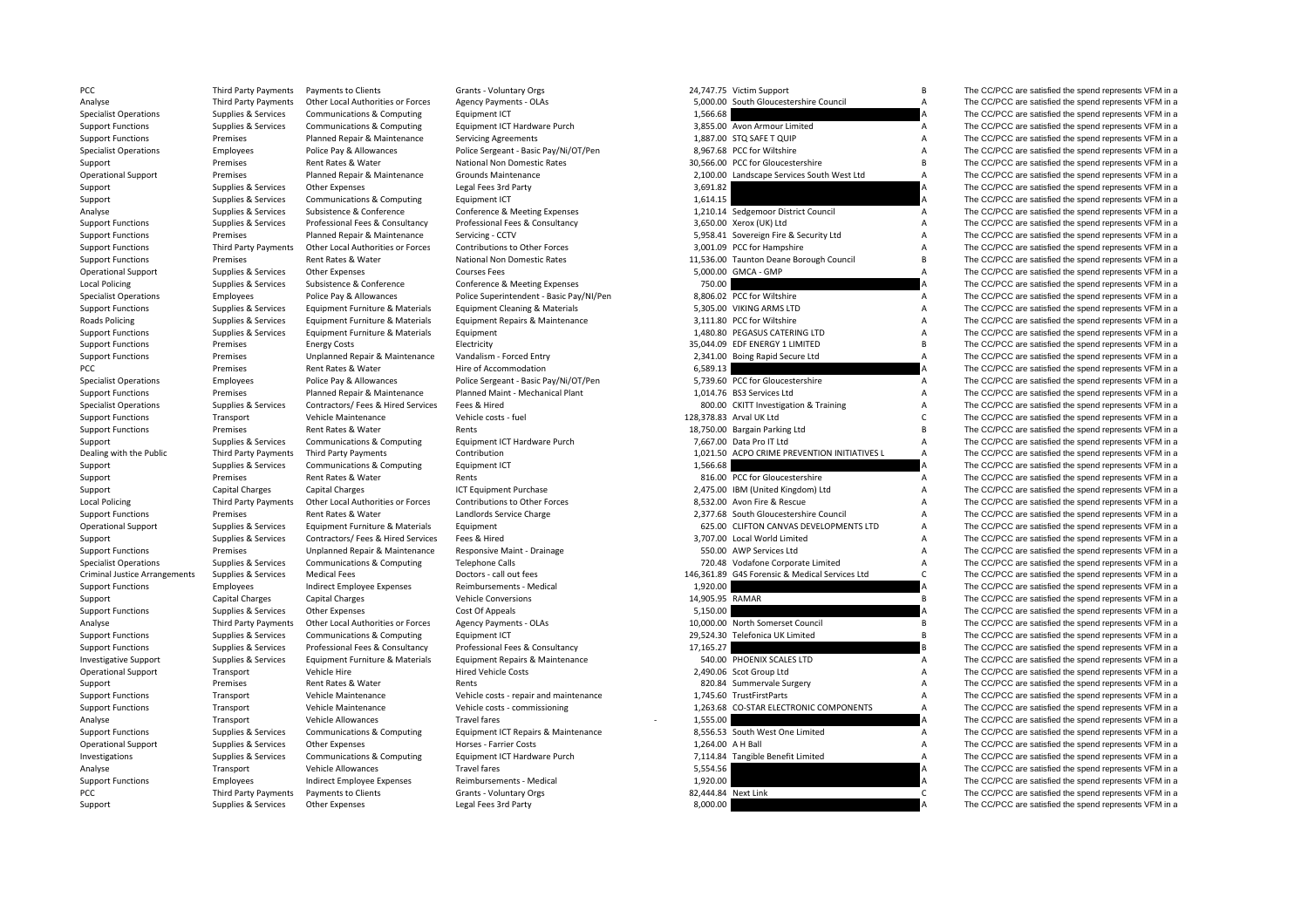Support Functions Supplies Services Other Expenses Legal Costs & Services Support Support The CC/PCC are satisfied the spend represents VFM in a

| Support Functions                    | Supplies & Services                              | Other expenses                                   | Legal Costs & Services                                                              | <b>500.00</b> |                                                                     |                |
|--------------------------------------|--------------------------------------------------|--------------------------------------------------|-------------------------------------------------------------------------------------|---------------|---------------------------------------------------------------------|----------------|
| <b>Criminal Justice Arrangements</b> | Supplies & Services                              | <b>Other Expenses</b>                            | <b>Courses Fees</b>                                                                 |               | 5,372.06 College of Policing Ltd                                    | A              |
| <b>Support Functions</b>             | Employees                                        | Indirect Employee Expenses                       | <b>Advertising for Staff</b>                                                        | 2,825.00      |                                                                     |                |
| <b>Support Functions</b>             | Employees                                        | Indirect Employee Expenses                       | Reimbursements - Medical                                                            | 1,920.00      |                                                                     |                |
| <b>Support Functions</b>             | Premises                                         | Planned Repair & Maintenance                     | Servicing - Intruder Alarms                                                         |               | 10,993.50 Sovereign Fire & Security Ltd                             | B              |
| <b>Support Functions</b>             | Supplies & Services                              | Communications & Computing                       | Equipment ICT                                                                       |               | 3,357.92 EE Limited                                                 |                |
| <b>Criminal Justice Arrangements</b> | Supplies & Services                              | Clothing Uniforms & Laundry                      | Laundry & Dry Cleaning                                                              |               | 1,250.00 Royal Devon and Exeter NHS Foundati                        | A              |
| <b>Support Functions</b>             | Supplies & Services                              | <b>Medical Fees</b>                              | Drugs & Medical Requisites                                                          |               | 1,299.20 AAH Pharmaceuticals Ltd                                    | A              |
| <b>Support Functions</b>             | Supplies & Services                              | Communications & Computing                       | Equipment ICT Repairs & Maintenance                                                 |               | 2,315.20 Grey Matter Ltd                                            | A              |
| <b>Support Functions</b>             | Supplies & Services                              | Communications & Computing                       | Equipment ICT Repairs & Maintenance                                                 |               | 2,084.00 Basware Holdings Limited                                   | A              |
| <b>Support Functions</b>             | Transport                                        | Vehicle Maintenance                              | Vehicle costs - repair and maintenance                                              |               | 2,782.36 MERCEDES BENZ OF BRISTOL                                   | А              |
| <b>Local Policing</b>                | <b>Third Party Payments</b>                      | Payments to Clients                              | Grants - Voluntary Orgs                                                             |               | 23,170.00 South Gloucestershire Council                             | B              |
| <b>Support Functions</b>             | Transport                                        |                                                  | Vehicle costs - Non-refundable Licence: Vehicle costs - Non-refundable Licences/Reg |               | 550.00 Corporate Support HQ Imprest                                 | A              |
| Analyse                              | Transport                                        | Vehicle Allowances                               | <b>Travel fares</b>                                                                 | 6,399.41      |                                                                     |                |
| <b>Support Functions</b>             | Premises                                         | Rent Rates & Water                               | Rents                                                                               |               | 2,575.00 MENDIP DISTRICT COUNCIL                                    | A              |
| Analyse                              | Transport                                        | Vehicle Allowances                               | <b>Travel fares</b>                                                                 | 2,982.31      |                                                                     |                |
| <b>Support Functions</b>             | Premises                                         | Rent Rates & Water                               | National Non Domestic Rates                                                         |               | 3,215.00 West Somerset Council Rates/Council                        | А              |
| <b>Roads Policing</b>                | Transport                                        | Vehicle Workshops/Maintenance                    | Vehicle recovery                                                                    |               | 5,743.00 AA Business Services                                       | Α              |
| <b>Support Functions</b>             | Transport                                        | Vehicle Maintenance                              | Vehicle costs - repair and maintenance                                              |               | 920.98 City West Commercials Ltd                                    | Α              |
|                                      |                                                  |                                                  |                                                                                     |               |                                                                     | B              |
| Support                              | <b>Capital Charges</b><br><b>Capital Charges</b> | <b>Capital Charges</b><br><b>Capital Charges</b> | ICT Equipment Purchase                                                              |               | 25,825.00 Data Pro IT Ltd<br>4,126.37 Sovereign Fire & Security Ltd | Α              |
| Support                              |                                                  |                                                  | <b>Construction &amp; Conversion Works</b>                                          |               | 1,929.77 BMW (UK) Ltd                                               |                |
| <b>Support Functions</b>             | Transport                                        | Vehicle Maintenance                              | Vehicle costs - repair and maintenance                                              |               |                                                                     | Α              |
| Support                              | Supplies & Services                              | Contractors/ Fees & Hired Services               | Fees & Hired                                                                        |               | 2,127.50 Prompt Uk Ltd                                              | A              |
| <b>Support Functions</b>             | Transport                                        | Vehicle Maintenance                              | Vehicle costs - commissioning                                                       |               | 831.00 SEPURA PLC                                                   | A              |
| <b>Support Functions</b>             | Premises                                         | <b>Energy Costs</b>                              | Electricity                                                                         |               | 14,113.81 British Gas Business (Electric)                           | B              |
| Support                              | Supplies & Services                              | Equipment Furniture & Materials                  | Equipment                                                                           |               | 2,684.78 Axminster Power Tool Centre Ltd                            | A              |
| <b>Support Functions</b>             | Employees                                        | Police Staff Pay & Allowances                    | <b>Staffing Agency</b>                                                              |               | 2,896.45 Adecco UK Ltd                                              |                |
| Support                              | Employees                                        | Police Staff Pay & Allowances                    | Police Staff - Basic Pay/NI/Pen                                                     |               | 10,588.07 PCC for Gloucestershire                                   | B              |
| <b>Specialist Operations</b>         | Supplies & Services                              | Communications & Computing                       | Equipment ICT                                                                       |               | 578.17 Vodafone Corporate Limited                                   |                |
| <b>Support Functions</b>             | Supplies & Services                              | <b>Other Expenses</b>                            | <b>Courses Fees</b>                                                                 | 1,245.20      |                                                                     |                |
| <b>Support Functions</b>             | Premises                                         | Rent Rates & Water                               | Rents                                                                               |               | 5,375.00 SOMERSET COUNTY COUNCIL                                    | A              |
| Support                              | Supplies & Services                              | Communications & Computing                       | <b>Equipment ICT Consumables</b>                                                    |               | 504.00 AGX Holdings Ltd                                             | Α              |
| <b>Local Policing</b>                | Premises                                         | Rent Rates & Water                               | Landlords Service Charge                                                            |               | 4,222.29 North Somerset Council                                     | Α              |
| <b>Support Functions</b>             | Transport                                        | Vehicle Maintenance                              | Vehicle costs - repair and maintenance                                              |               | 1,784.51 Mill Autoquip                                              | A              |
| Support                              | Employees                                        | Police Pay & Allowances                          | Police PC - Basic Pay/Pen                                                           |               | 3,972.54 PCC for Gloucestershire                                    | A              |
| <b>Support Functions</b>             | Supplies & Services                              | Professional Fees & Consultancy                  | Professional Fees & Consultancy                                                     | 1,245.20      |                                                                     |                |
| Investigations                       | Third Party Payments                             | Other Local Authorities or Forces                | Safeguarding Boards Contribution                                                    |               | 2,255.49 Bristol City Council                                       | $\overline{A}$ |
| PCC                                  | Supplies & Services                              | Other Expenses                                   | Cost Of Appeals                                                                     | 5,320.00      |                                                                     |                |
| <b>Specialist Operations</b>         | Premises                                         | Rent Rates & Water                               | Hire of Accommodation                                                               |               | 6,608.91 Hamptons International                                     | A              |
| <b>Specialist Operations</b>         | <b>Capital Charges</b>                           | <b>Capital Charges</b>                           | Additions: Non Enhancing Fees                                                       |               | 6,230.97 Kendall Kingscott Ltd                                      | A              |
| <b>Support Functions</b>             | Premises                                         | Rent Rates & Water                               | Hire of Accommodation                                                               | 3,760.00      |                                                                     |                |
| PCC                                  | Supplies & Services                              | Contractors/ Fees & Hired Services               | Fees & Hired                                                                        |               | 2,625.00 Iken Business Ltd                                          | Α              |
| Support                              | <b>Capital Charges</b>                           | <b>Capital Charges</b>                           | Other Plant & Equipment                                                             |               | 8,689.03 Sovereign Fire & Security Ltd                              | Α              |
| Investigations                       | Supplies & Services                              | Subsistence & Conference                         | Conference & Meeting Expenses                                                       |               | 1,788.00 Primary Care Commissioning CIC                             | Α              |
| Support                              | Employees                                        | Police Pay & Allowances                          | Police PC - Basic Pay/Ni/Pen                                                        |               | 8,509.78 PCC for Gloucestershire                                    | Α              |
| Support                              | Supplies & Services                              | Other Expenses                                   | Legal Fees 3rd Party                                                                | 2,000.00      |                                                                     |                |
| <b>Support Functions</b>             | Supplies & Services                              | Contractors/ Fees & Hired Services               | Fees & Hired                                                                        |               | 2,310.00 Hands Free Computing Ltd                                   | A              |
| Support                              | <b>Capital Charges</b>                           | <b>Capital Charges</b>                           | Vehicles Purchase                                                                   |               | 36,322.88 BMW (UK) Ltd                                              | B              |
| Support                              | Supplies & Services                              | Other Expenses                                   | Legal Costs & Services                                                              | 1,473.00      |                                                                     |                |
| <b>Support Functions</b>             | Supplies & Services                              | Other Expenses                                   | Legal Costs & Services                                                              | 677.80        |                                                                     |                |
| <b>Support Functions</b>             | Premises                                         | Planned Repair & Maintenance                     | Fire Alarms                                                                         |               | 2,406.57 Sovereign Fire & Security Ltd                              | Α              |
| <b>Support Functions</b>             | Premises                                         | Planned Repair & Maintenance                     | Security                                                                            |               | 6,426.00 Avon Armour Limited                                        | $\overline{A}$ |
| <b>Support Functions</b>             | Employees                                        | Indirect Employee Expenses                       | Reimbursements - Medical                                                            | 1,920.00      |                                                                     |                |
| <b>Support Functions</b>             | Supplies & Services                              | Printing Stationery & Office Exp                 | Postage                                                                             |               | 4,317.89 PURCHASE POWER                                             | A              |
| <b>Investigative Support</b>         | Supplies & Services                              | Catering                                         | Catering                                                                            |               | 1,858.04 Sodexo Limited                                             | $\overline{A}$ |
| <b>Support Functions</b>             | Supplies & Services                              | Equipment - Consumables                          | Equipment - Consumables                                                             |               | 1,600.00 SBI Tac Pro Ltd                                            | A              |
| Investigations                       | Third Party Payments                             | Other Local Authorities or Forces                | Safeguarding Boards Contribution                                                    |               | 22,010.00 South Gloucestershire Council                             |                |
| <b>Operational Support</b>           | Supplies & Services                              | <b>Other Expenses</b>                            | Dogs - Food                                                                         |               | 3,071.10 Crown Petfoods Ltd                                         | A              |
| <b>Support Functions</b>             | Premises                                         | <b>Energy Costs</b>                              | Gas                                                                                 |               | 6,848.18 CORONA ENERGY RETAIL 4 LTD                                 | A              |
| Support                              | Third Party Payments                             | Other Local Authorities or Forces                | <b>Contributions to Other Forces</b>                                                |               | 5.788.62 GMCA - GMP                                                 | A              |

Arrangements Supplies & Services Other Expenses Supplies & Services Courses Fees 5,372.06 College of Policing Ltd Courses Fees 5,372.06 College of Policing Ltd A The CC/PCC are satisfied the spend represents VFM in a spend Support Functions Employees Indirect Employee Expenses Advertising for Staff 2,825.00 A The CC/PCC are satisfied the spend represents VFM in a Support Functions Employees Indirect Employee Expenses Reimbursements - Medical 1,920.00 A The CC/PCC are satisfied the spend represents VFM in a Support Functions Premises Planned Repair & Maintenance Servicing - Intruder Alarms 10,993.50 Sovereign Fire & Security Ltd B The CC/PCC are satisfied the spend represents VFM in a Support Functions Supplies & Services Communications & Computing Equipment ICT 3,357.92 EE Limited 3,357.92 EE Limited A The CC/PCC are satisfied the spend represents VFM in a Supplies & Services Clothing Uniforms & Laundry Laundry & Dry Cleaning 1,250.00 Royal Devon and Exeter NHS Foundati A The CC/PCC are satisfied the spend represents VFM in a Support Functions Supplies & Services Medical Fees Drugs & Medical Requisites 1,299.20 AAH Pharmaceuticals Ltd A The CC/PCC are satisfied the spend represents VFM in a Support Functions Supplies & Services Communications & Computing Equipment ICT Repairs & Maintenance 2,315.20 Grey Matter Ltd A The CC/PCC are satisfied the spend represents VFM in a Support Functions Supplies & Services Communications & Computing Equipment ICT Repairs & Maintenance 2,084.00 Basware Holdings Limited A The CC/PCC are satisfied the spend represents VFM in a Support Functions Transport Vehicle Maintenance Vehicle costs - repair and maintenance 2,782.36 MERCEDES BENZ OF BRISTOL A The CC/PCC are satisfied the spend represents VFM in a Policing Third Party Payments Payments to Clients Grants - Voluntary Orgs and Crants and the States of Crants Crants Crants Crants Crants Ventine of this Crants Crants Crants Crants Crants Crants Crants Crants Crants Crant Analyse Transport Vehicle Allowances Travel fares Travel fares 6,399.41 A The CC/PCC are satisfied the spend represents VFM in a Support Functions Premises Rent Rates & Water Rents 2,575.00 MENDIP DISTRICT COUNCIL A The CC/PCC are satisfied the spend represents VFM in a Analyse Transport Vehicle Allowances Travel fares Travel fares 2,982.31 A The CC/PCC are satisfied the spend represents VFM in a Support Functions Premises Rent Rates & Water National Non Domestic Rates 3,215.00 West Somerset Council Rates/Council A The CC/PCC are satisfied the spend represents VFM in a Transport Vehicle Workshops/Maintenance Vehicle recovery Services 5,743.00 AA Business Services A The CC/PCC are satisfied the spend represents VFM in a Support Functions Transport Vehicle Maintenance Vehicle costs - repair and maintenance 920.98 City West Commercials Ltd A The CC/PCC are satisfied the spend represents VFM in a Support Capital Charges Capital Charges Capital Charges ICT Equipment Purchase 25,825.00 Data Pro IT Ltd B The CC/PCC are satisfied the spend represents VFM in a Support Capital Charges Capital Charges Construction & Conversion Works 4,126.37 Sovereign Fire & Security Ltd A The CC/PCC are satisfied the spend represents VFM in a Support Functions Transport Vehicle Maintenance Vehicle costs - repair and maintenance 1,929.77 BMW (UK) Ltd A The CC/PCC are satisfied the spend represents VFM in a Support Supplies & Services Contractors/ Fees & Hired Services Fees & Hired 2,127.50 Prompt Uk Ltd A The CC/PCC are satisfied the spend represents VFM in a Support Functions Transport Vehicle Maintenance Vehicle costs ‐ commissioning 831.00 SEPURA PLC A The CC/PCC are satisfied the spend represents VFM in a Support Functions Premises Energy Costs Electricity Electricity Electricity Electricity and the Support Electricity and the Support Functions and the Support Electricity and the Support Functions and the Services Enuinment Support Supplies & Services Equipment Furniture & Materials Equipment 2,684.78 Axminster Power Tool Centre Ltd A The CC/PCC are satisfied the spend represents VFM in a Support Functions Employees Police Staff Pay & Allowances Staffing Agency Staffing Agency 2,896.45 Adecco UK Ltd A The CC/PCC are satisfied the spend represents VFM in a The CC/PCC are satisfied the spend represents VFM in Support Employees Police Staff Pay & Allowances Police Staff - Basic Pay/NI/Pen 10,588.07 PCC for Gloucestershire B The CC/PCC are satisfied the spend represents VFM in a Specialist Operations Supplies & Services Communications & Computing Equipment ICT 578.17 Vodafone Corporate Limited A The CC/PCC are satisfied the spend represents VFM in a Support Functions Supplies & Services Other Expenses Courses Fees Courses Fees 1,245.20 A The CC/PCC are satisfied the spend represents VFM in a Support Functions Premises Rent Rates & Water Rents Rents Rents Rents S,375.00 SOMERSET COUNTY COUNCIL A The CC/PCC are satisfied the spend represents VFM in a Support Supplies & Services Communications & Computing Equipment ICT Consumables 504.00 AGX Holdings Ltd A The CC/PCC are satisfied the spend represents VFM in a Premises Rent Rates & Water Landlords Service Charge 4,222.29 North Somerset Council A The CC/PCC are satisfied the spend represents VFM in a Support Functions Transport Vehicle Maintenance Vehicle costs - repair and maintenance 1,784.51 Mill Autoquip A The CC/PCC are satisfied the spend represents VFM in a Support Employees Police Pay & Allowances Police PC - Basic Pay/Pen 3,972.54 PCC for Gloucestershire A The CC/PCC are satisfied the spend represents VFM in a Support Functions Supplies & Services Professional Fees & Consultancy Professional Fees & Consultancy Professional Fees & Consultancy A The CC/PCC are satisfied the spend represents VFM in a Investigations Third Party Payments Other Local Authorities or Forces Safeguarding Boards Contribution 2,255.49 Bristol City Council A The CC/PCC are satisfied the spend represents VFM in a Control of the spend represents PCC Supplies & Services Other Expenses Cost Of Appeals Cost Of Appeals 5,320.00 Supplies A The CC/PCC are satisfied the spend represents VFM in a Specialist Operations Premises Rent Rates & Water Hire of Accommodation Hire of Accommodation 6,608.91 Hamptons International A The CC/PCC are satisfied the spend represents VFM in a Specialist Operations Capital Charges C Specialist Operations Capital Charges Capital Charges Additions:Non Enhancing Fees 6,230.97 Kendall Kingscott Ltd A The CC/PCC are satisfied the spend represents VFM in a Support Functions Premises Premises Rent Rates & Water Hire of Accommodation Hire of Accommodation 3,760.00 A The CC/PCC are satisfied the spend represents VFM in a Supplies & Services Contractors/ Fees & Hired Services Fe PCC Supplies & Services Contractors/ Fees & Hired Services Fees & Hired Musical A 2,625.00 Iken Business Ltd A The CC/PCC are satisfied the spend represents VFM in a Support Capital Charges Capital Charges Capital Charges Other Plant & Foulument 8,689.03 Sovereign Fire & Security Ltd A The CC/PCC are satisfied the spend represents VFM in a Investigations Supplies & Services Subsistence & Conference Conference & Meeting Expenses 1,788.00 Primary Care Commissioning CIC A The CC/PCC are satisfied the spend represents VFM in a Support Employees Police Pay & Allowances Police PC - Basic Pay/Ni/Pen 8,509.78 PCC for Gloucestershire A The CC/PCC are satisfied the spend represents VFM in a Support Supplies & Services Other Expenses Legal Fees 3rd Party 2,000.00 2,000.00 A The CC/PCC are satisfied the spend represents VFM in a Support Functions Supplies & Services Contractors/ Fees & Hired Services Fees & Hired 2,310.00 Hands Free Computing Ltd A The CC/PCC are satisfied the spend represents VFM in a Support Capital Charges Capital Charges Vehicles Purchase Vehicles Purchase 36,322.88 BMW (UK) Ltd B The CC/PCC are satisfied the spend represents VFM in a Support Supplies & Services Other Expenses Legal Costs & Services 2,473.00 A The CC/PCC are satisfied the spend represents VFM in a Support Functions Supplies & Services Other Expenses Legal Costs & Services Legal Costs & Services 677.80 A The CC/PCC are satisfied the spend represents VFM in a Support Functions Premises Planned Repair & Maintenance Fire Alarms 2,406.57 Sovereign Fire & Security Ltd A The CC/PCC are satisfied the spend represents VFM in a Support Functions Premises Planned Repair & Maintenance Security Security 6,426.00 Avon Armour Limited A The CC/PCC are satisfied the spend represents VFM in a CO/PCC are satisfied the spend represents VFM in a spend repre Support Functions Employees Indirect Employee Expenses Reimbursements - Medical 1,920.00 A The CC/PCC are satisfied the spend represents VFM in a Support Functions Supplies & Services Printing Stationery & Office Exp Postage Postage 4,317.89 PURCHASE POWER A The CC/PCC are satisfied the spend represents VFM in a Investigative Support Supplies & Services Catering Catering Catering Catering Catering Catering Catering Catering Catering Catering Catering Catering 1,858.04 Sodexo Limited A The CC/PCC are satisfied the spend represents Support Functions Supplies & Services Equipment - Consumables Equipment - Consumables Equipment - Consumables Equipment - Consumables 1,600.00 SBI Tac Pro Ltd A The CC/PCC are satisfied the spend represents VFM in a Investigations Third Party Payments Other Local Authorities or Forces Safeguarding Boards Contribution 22,010.00 South Gloucestershire Council B The CC/PCC are satisfied the spend represents VFM in a Operational Support Supplies & Services Other Expenses Dogs - Food Dogs - Food 3,071.10 Crown Petfoods Ltd A The CC/PCC are satisfied the spend represents VFM in a Support Functions Premises Energy Costs Gas Gas Gas CORONA ENERGY RETAIL 4 LTD A The CC/PCC are satisfied the spend represents VFM in a Support Third Party Payments Other Local Authorities or Forces Contributions to Other Forces 5,788.62 GMCA - GMP A The CC/PCC are satisfied the spend represents VFM in a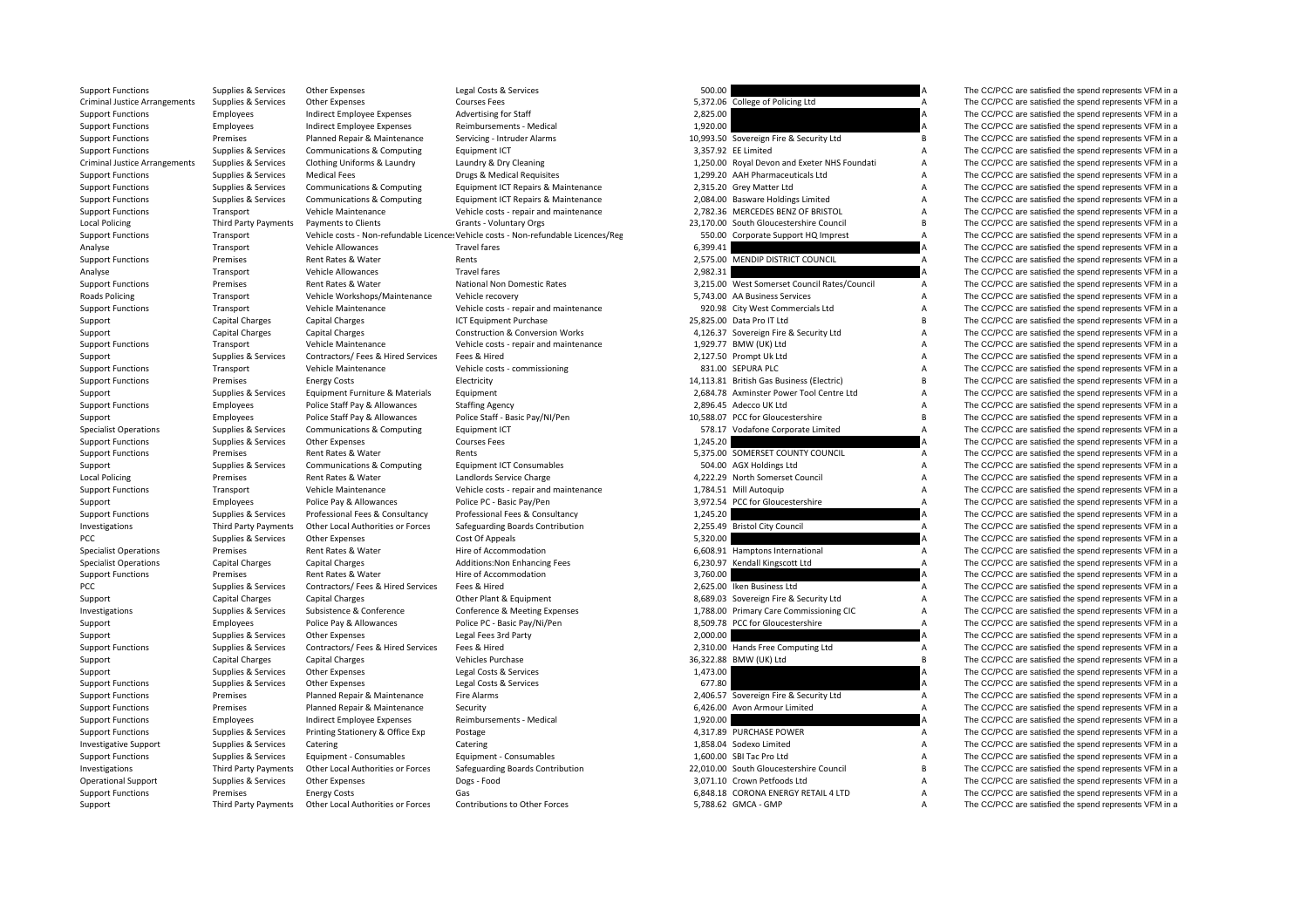| <b>Support Functions</b>             | Premises               | Rent Rates & Water                         | National Non Domestic Rates            | 1,598.00 Mendip District Council            | Α                | The CC/PCC are satisfied the spend represents VFM in a |
|--------------------------------------|------------------------|--------------------------------------------|----------------------------------------|---------------------------------------------|------------------|--------------------------------------------------------|
| Support                              | Premises               | Rent Rates & Water                         | Landlords Service Charge               | 7,895.25 National Crime Agency              | Α                | The CC/PCC are satisfied the spend represents VFM in a |
| <b>Support Functions</b>             | Premises               | Waste Disposal - Premises                  | Waste Disposal - Premises              | 593.00 Perrys Recycling Ltd                 | A                | The CC/PCC are satisfied the spend represents VFM in a |
| Support                              | Premises               | Rent Rates & Water                         | Rents                                  | 19,031.25 PCC for Gloucestershire           | B.               | The CC/PCC are satisfied the spend represents VFM in a |
| <b>Support Functions</b>             | Supplies & Services    | Other Expenses                             | <b>Courses Fees</b>                    | 2,100.00                                    |                  | The CC/PCC are satisfied the spend represents VFM in a |
| <b>Support Functions</b>             | Premises               | <b>Energy Costs</b>                        | Electricity                            | 5,629.23 FPG (UK) Ltd                       | Α                | The CC/PCC are satisfied the spend represents VFM in a |
| <b>Support Functions</b>             | Supplies & Services    | Equipment Furniture & Materials            | Equipment                              | 2,000.00 Type & Test Ltd                    | A                | The CC/PCC are satisfied the spend represents VFM in a |
| <b>Support Functions</b>             | Supplies & Services    | Communications & Computing                 | Equipment ICT Repairs & Maintenance    | 45,075.00 Internet Videocommunications Ltd  | B                | The CC/PCC are satisfied the spend represents VFM in a |
| <b>Support Functions</b>             | Premises               | Planned Repair & Maintenance               | CCTV                                   | 3,145.97 Sovereign Fire & Security Ltd      | Α                | The CC/PCC are satisfied the spend represents VFM in a |
| <b>Local Policing</b>                | Supplies & Services    | Other Expenses                             | Donations                              | 1,000.00 Somerset Anne Frank Awards         | Α                | The CC/PCC are satisfied the spend represents VFM in a |
| <b>Specialist Operations</b>         | <b>Capital Charges</b> | <b>Capital Charges</b>                     | Additions: Non Enhancing Fees          | 1,200.00 Services Design Solution Ltd       | A                | The CC/PCC are satisfied the spend represents VFM in a |
| Support                              | Supplies & Services    | Equipment Furniture & Materials            | Equipment                              | 3,285.00                                    |                  | The CC/PCC are satisfied the spend represents VFM in a |
| Support                              | <b>Capital Charges</b> | <b>Capital Charges</b>                     | <b>ICT Equipment Purchase</b>          | 37,372.90 South West One Limited            | В                | The CC/PCC are satisfied the spend represents VFM in a |
| <b>Specialist Operations</b>         | Employees              | Police Pay & Allowances                    | Police PC - Basic Pay/Ni/OT/Pen        | 23,868.20 PCC for Gloucestershire           | B                | The CC/PCC are satisfied the spend represents VFM in a |
| <b>Support Functions</b>             | Transport              | Vehicle Maintenance                        | Vehicle costs - fuel                   | 30,596.33 Certas Energy UK Ltd              | В                | The CC/PCC are satisfied the spend represents VFM in a |
| Investigations                       | Supplies & Services    | Contractors/ Fees & Hired Services         | Fees & Hired                           | 649.74 National Crime Agency                | Α                | The CC/PCC are satisfied the spend represents VFM in a |
| <b>Support Functions</b>             | Premises               | Rent Rates & Water                         | Landlords Service Charge               | 3,728.54 MENDIP DISTRICT COUNCIL            | Α                | The CC/PCC are satisfied the spend represents VFM in a |
| Investigations                       | Supplies & Services    | Professional Fees & Consultancy            | Professional Fees & Consultancy        | 650.86                                      | A                | The CC/PCC are satisfied the spend represents VFM in a |
| <b>Support Functions</b>             | Employees              | Indirect Employee Expenses                 | Reimbursements - Medical               | 1,920.00                                    | A                | The CC/PCC are satisfied the spend represents VFM in a |
| Analyse                              | Transport              | Vehicle Allowances                         | <b>Travel fares</b>                    | 5,134.45                                    |                  | The CC/PCC are satisfied the spend represents VFM in a |
| Support                              | Premises               | Rent Rates & Water                         | Rents                                  | 18,333.30 NATIONAL CAR PARKS LTD            | B                | The CC/PCC are satisfied the spend represents VFM in a |
| <b>Support Functions</b>             | Transport              | Vehicle Maintenance                        | Vehicle costs - commissioning          | 1,018.61 Halls Electrical Ltd               | Α                | The CC/PCC are satisfied the spend represents VFM in a |
| <b>Support Functions</b>             | Supplies & Services    | Communications & Computing                 | Equipment ICT Software                 | 2,933.81 Xerox (UK) Ltd                     | Α                | The CC/PCC are satisfied the spend represents VFM in a |
| <b>Support Functions</b>             | Transport              | Vehicle Maintenance                        | Vehicle costs - repair and maintenance | 685.99 Halls Electrical Ltd                 | Α                | The CC/PCC are satisfied the spend represents VFM in a |
| <b>Support Functions</b>             | Premises               | Planned Repair & Maintenance               | Repairs & Maint General                | 748.00 Good Riddance Pest Control Ltd       | A                | The CC/PCC are satisfied the spend represents VFM in a |
| Support                              | Supplies & Services    | Other Expenses                             | Legal Fees 3rd Party                   | 2,000.00                                    |                  | The CC/PCC are satisfied the spend represents VFM in a |
| <b>Support Functions</b>             | Transport              | Vehicle Maintenance                        | Vehicle costs - repair and maintenance | 4,500.00 Advance Marine                     | Α                | The CC/PCC are satisfied the spend represents VFM in a |
| <b>Specialist Operations</b>         | Employees              | Police Pay & Allowances                    | Police PC - Basic Pay/Ni/Pen           | 12,313.71 PCC for Devon & Cornwall          | $\overline{B}$   | The CC/PCC are satisfied the spend represents VFM in a |
| Investigations                       | Supplies & Services    | Professional Fees & Consultancy            | Professional Fees & Consultancy        | 3,525.45                                    | A                | The CC/PCC are satisfied the spend represents VFM in a |
| Support                              | Supplies & Services    | Equipment Furniture & Materials            | Equipment                              | 621.00                                      |                  | The CC/PCC are satisfied the spend represents VFM in a |
| <b>Support Functions</b>             | Premises               | Planned Repair & Maintenance               | Grounds Maintenance                    | 2,530.00 PLANT CARE INTERIORSCAPES          | Α                | The CC/PCC are satisfied the spend represents VFM in a |
| Support                              | Supplies & Services    | Professional Fees & Consultancy            | Professional Fees & Consultancy        | 775.00 Security Systems & Alarms Inspectio  | Α                | The CC/PCC are satisfied the spend represents VFM in a |
| <b>Operational Support</b>           | Supplies & Services    | Other Expenses                             | Dogs - Equipment                       | 3,400.00 Blackdown Buildings Ltd            | Α                | The CC/PCC are satisfied the spend represents VFM in a |
| Support                              | Supplies & Services    | Professional Fees & Consultancy            | Professional Fees & Consultancy        | 2,885.00 Ridge & Partners LLP               | Α                | The CC/PCC are satisfied the spend represents VFM in a |
| <b>Criminal Justice Arrangements</b> | Employees              | Indirect Employee Expenses                 | Redundancy Pay                         | 11,532.27                                   |                  | The CC/PCC are satisfied the spend represents VFM in a |
| <b>Support Functions</b>             | Transport              | Vehicle Maintenance                        | Vehicle costs - repair and maintenance | 4,681.38 SJ Cook & Sons Ltd                 | Α                | The CC/PCC are satisfied the spend represents VFM in a |
| <b>Support Functions</b>             | Supplies & Services    | Professional Fees & Consultancy            | Professional Fees & Consultancy        | 3,962.88 SOMERSET COUNTY COUNCIL            | Α                | The CC/PCC are satisfied the spend represents VFM in a |
| <b>Support Functions</b>             | Premises               | Planned Repair & Maintenance               | Servicing - Lifts                      | 1,498.81 Jackson Lift Services Ltd          | Α                | The CC/PCC are satisfied the spend represents VFM in a |
| <b>Support Functions</b>             | Supplies & Services    | Equipment Furniture & Materials            | Publications including books           | 1,236.00 CHARTERED MANAGEMENT INSTITUTE     | A                | The CC/PCC are satisfied the spend represents VFM in a |
| <b>Specialist Operations</b>         | Premises               | Rent Rates & Water                         | Rents                                  | 7,228.00 Winkworth                          | А                | The CC/PCC are satisfied the spend represents VFM in a |
| <b>Support Functions</b>             | Transport              | Vehicle Maintenance                        | Vehicle costs - tyres and tubes        | 14,314.14 GOODYEAR DUNLOP TYRES UK LTD      | В                | The CC/PCC are satisfied the spend represents VFM in a |
| Support                              | Employees              | Indirect Employee Expenses                 | Refunds - Contributions                | 2,377.08                                    |                  | The CC/PCC are satisfied the spend represents VFM in a |
| Support                              | Supplies & Services    | Equipment Furniture & Materials            | Equipment                              | 965.00 Gateway Electronic Components Ltd    | Α                | The CC/PCC are satisfied the spend represents VFM in a |
| <b>Support Functions</b>             | Premises               | Rent Rates & Water                         | Rents                                  | 550.00 Bristol City Council                 | $\boldsymbol{A}$ | The CC/PCC are satisfied the spend represents VFM in a |
| Support                              | Employees              | <b>Indirect Employee Expenses</b>          | Refunds - Contributions                | 1,190.82                                    |                  | The CC/PCC are satisfied the spend represents VFM in a |
| <b>Support Functions</b>             | Premises               | Rent Rates & Water                         | National Non Domestic Rates            | 69,440.00 Bristol City Council              | с                | The CC/PCC are satisfied the spend represents VFM in a |
| <b>Support Functions</b>             | Premises               | Planned Repair & Maintenance               | Servicing - Mechanical Plant           | 21,926.65 Integral UK Ltd                   | В                | The CC/PCC are satisfied the spend represents VFM in a |
| Investigations                       | Third Party Payments   | Other Local Authorities or Forces          | Safeguarding Boards Contribution       | 3,830.00 BATH & NORTH EAST SOMERSET COUNCIL | Α                | The CC/PCC are satisfied the spend represents VFM in a |
| Support                              | Employees              | Police Pay & Allowances                    | Police Sergeant - Basic Pay/Ni/OT/Pen  | 6,866.98 PCC for Gloucestershire            | A                | The CC/PCC are satisfied the spend represents VFM in a |
| <b>Support Functions</b>             | Supplies & Services    | Equipment Furniture & Materials            | Equipment                              | 525.00 CJP Property Maintenance             | A                | The CC/PCC are satisfied the spend represents VFM in a |
| Support                              | Supplies & Services    | Equipment Furniture & Materials            | Equipment                              | 735.00                                      |                  | The CC/PCC are satisfied the spend represents VFM in a |
| <b>Operational Support</b>           | Supplies & Services    | Other Expenses                             | Vet Fees & Supplies                    | 1,825.92 Quantock Veterinary Hospital Ltd   | Α                | The CC/PCC are satisfied the spend represents VFM in a |
| Support                              | Supplies & Services    | Communications & Computing                 | Equipment ICT Repairs & Maintenance    | 1,230.00 Electrowise Ltd                    | Α                | The CC/PCC are satisfied the spend represents VFM in a |
| Analyse                              | Third Party Payments   | Other Local Authorities or Forces          | Agency Payments - OLAs                 | 2,000.00 SOMERSET COUNTY COUNCIL            | A                | The CC/PCC are satisfied the spend represents VFM in a |
| Support                              | <b>Capital Charges</b> | <b>Capital Charges</b>                     | Additions: Non Enhanc Cn&Wk B&I        | 650.00 Solar Valley Electrical Limited      | Α                | The CC/PCC are satisfied the spend represents VFM in a |
| <b>Support Functions</b>             | Supplies & Services    | Other Expenses                             | Cost Of Appeals                        | 2,442.00                                    |                  | The CC/PCC are satisfied the spend represents VFM in a |
| <b>Criminal Justice Arrangements</b> | Supplies & Services    | Equipment Furniture & Materials            | Equipment Repairs & Maintenance        | 708.92 Coldstar (UK) Ltd                    | Α                | The CC/PCC are satisfied the spend represents VFM in a |
| <b>Support Functions</b>             | Premises               | Planned Repair & Maintenance               | Servicing - Fire Alarm                 | 3,031.75 Sovereign Fire & Security Ltd      | Α                | The CC/PCC are satisfied the spend represents VFM in a |
| Support                              | Employees              | Police Pay & Allowances                    | Police PC - Basic Pay/Pen              | 4,004.29 PCC for Gloucestershire            | А                | The CC/PCC are satisfied the spend represents VFM in a |
| <b>Operational Support</b>           | Supplies & Services    | <b>Foujoment Furniture &amp; Materials</b> | <b>Fauinment Operational</b>           | 34.434.29 GMK Ltd                           | B                | The CC/PCC are satisfied the spend represents VFM in a |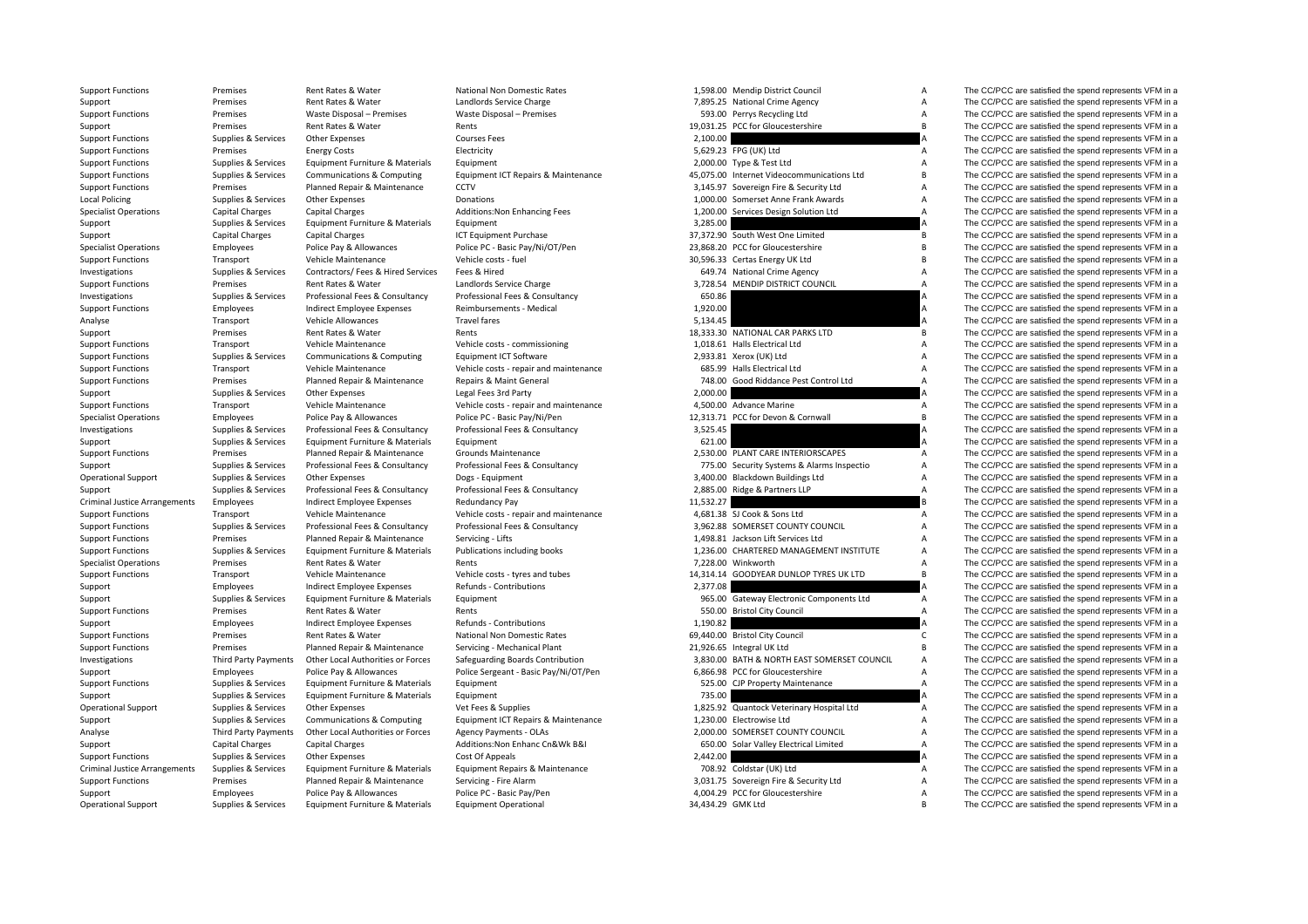| Support Functions                                    | Premises                                   | Planned Repair & Maintenance                             | estates cost:                              |                    | 4,121.19 Grinters Limited                                                           |                     | The CC/PCC are satisfied the spend represents VFM in a |
|------------------------------------------------------|--------------------------------------------|----------------------------------------------------------|--------------------------------------------|--------------------|-------------------------------------------------------------------------------------|---------------------|--------------------------------------------------------|
| <b>Support Functions</b>                             | Supplies & Services                        | Communications & Computing                               | Equipment ICT                              |                    | 334,746.42 South West One Limited                                                   | $\mathsf{C}$        | The CC/PCC are satisfied the spend represents VFM in a |
| Analyse                                              | Supplies & Services                        | Other Expenses                                           | Donations                                  |                    | 200,000.00 Avon & Somerset Police Community Tr                                      | $\mathsf{C}$        | The CC/PCC are satisfied the spend represents VFM in a |
| Support                                              | Supplies & Services                        | <b>Other Expenses</b>                                    | Legal Fees 3rd Party                       | 1,036.20           |                                                                                     |                     | The CC/PCC are satisfied the spend represents VFM in a |
| Roads Policing                                       | Supplies & Services                        | Printing Stationery & Office Exp                         | Postage                                    |                    | 18,602.94 ROYAL MAIL GROUP LTD                                                      | B                   | The CC/PCC are satisfied the spend represents VFM in a |
| Analyse                                              | Transport                                  | Vehicle Allowances                                       | <b>Travel fares</b>                        | 657.30             |                                                                                     | A                   | The CC/PCC are satisfied the spend represents VFM in a |
| <b>Operational Support</b>                           | Supplies & Services                        | <b>Other Expenses</b>                                    | Horses - Purchase                          | 7,500.00           |                                                                                     |                     | The CC/PCC are satisfied the spend represents VFM in a |
| Dealing with the Public                              | Supplies & Services                        | Communications & Computing                               | Equipment ICT Repairs & Maintenance        |                    | 6,000.00 Sopra Steria Limited                                                       | $\overline{A}$      | The CC/PCC are satisfied the spend represents VFM in a |
| Support                                              | <b>Capital Charges</b>                     | <b>Capital Charges</b>                                   | <b>ICT Equipment Purchase</b>              | 76,741.64 SHI UK   |                                                                                     | $\mathsf{C}$        | The CC/PCC are satisfied the spend represents VFM in a |
| Support                                              | Supplies & Services                        | Clothing Uniforms & Laundry                              | Clothing & Uniforms - Issues               |                    | 8,323.14 Level Peaks Associates Limited                                             | A                   | The CC/PCC are satisfied the spend represents VFM in a |
| Analyse                                              | Supplies & Services                        | Equipment Furniture & Materials                          | <b>Equipment Operational</b>               |                    | 537.60 Gem Security Systems Ltd                                                     | $\overline{A}$      | The CC/PCC are satisfied the spend represents VFM in a |
| Support                                              | Employees                                  | Police Pay & Allowances                                  | Police Sergeant - Basic Pay/Pen            |                    | 4,513.43 PCC for Gloucestershire                                                    | A                   | The CC/PCC are satisfied the spend represents VFM in a |
| Support                                              | Capital Charges                            | <b>Capital Charges</b>                                   | Construction & Conversion Fees             |                    | 32,425.00 Ridge & Partners LLP                                                      | B                   | The CC/PCC are satisfied the spend represents VFM in a |
| Support                                              | Supplies & Services                        | Equipment Furniture & Materials                          | <b>Equipment Operational</b>               |                    | 1,259.88 Brownells (UK) Ltd                                                         | A                   | The CC/PCC are satisfied the spend represents VFM in a |
| <b>Investigative Support</b>                         | Supplies & Services                        | Subsistence & Conference                                 | Conference & Meeting Expenses              |                    | 2,070.00 Drug Expert Witness &                                                      | $\overline{A}$      | The CC/PCC are satisfied the spend represents VFM in a |
| <b>Support Functions</b>                             | Premises                                   | Planned Repair & Maintenance                             | Intruder Alarms                            |                    | 1,483.80 Sovereign Fire & Security Ltd                                              | A                   | The CC/PCC are satisfied the spend represents VFM in a |
| Support                                              | Premises                                   | Planned Repair & Maintenance                             | Planned Maint - Electrical                 |                    | 1,333.33 Cablecom Networking Ltd                                                    | $\Delta$            | The CC/PCC are satisfied the spend represents VFM in a |
| <b>Support Functions</b>                             | Premises                                   | Rent Rates & Water                                       | Rents                                      | 5,493.75           |                                                                                     |                     | The CC/PCC are satisfied the spend represents VFM in a |
| Support                                              | Capital Charges                            | <b>Capital Charges</b>                                   | Other Plant & Equipment                    |                    | 1,845.00 Controlco Ltd                                                              | $\overline{A}$      | The CC/PCC are satisfied the spend represents VFM in a |
|                                                      |                                            |                                                          | Equipment ICT                              |                    | 7,529.00 VIRGIN MEDIA PAYMENTS LTD                                                  | $\overline{A}$      | The CC/PCC are satisfied the spend represents VFM in a |
| <b>Support Functions</b><br><b>Support Functions</b> | Supplies & Services<br>Supplies & Services | Communications & Computing<br>Communications & Computing | Equipment ICT                              |                    | 1,224.02 Telefonica UK Ltd                                                          | $\overline{A}$      | The CC/PCC are satisfied the spend represents VFM in a |
| <b>Support Functions</b>                             | Premises                                   | Rent Rates & Water                                       | National Non Domestic Rates                |                    | 53,396.99 Bath & North East Somerset                                                | $\mathsf{C}$        | The CC/PCC are satisfied the spend represents VFM in a |
|                                                      | Premises                                   | Rent Rates & Water                                       | Rents                                      |                    | 5,724.16 BATH & NORTH EAST SOMERSET COUNCIL                                         | Α                   | The CC/PCC are satisfied the spend represents VFM in a |
| <b>Support Functions</b>                             |                                            |                                                          |                                            | 657.22             |                                                                                     |                     |                                                        |
| Support                                              | Supplies & Services                        | <b>Other Expenses</b>                                    | Legal Costs & Services                     |                    |                                                                                     | A                   | The CC/PCC are satisfied the spend represents VFM in a |
| <b>Support Functions</b>                             | Employees                                  | Indirect Employee Expenses                               | Reimbursements - Medical                   | 1,920.00           |                                                                                     | A                   | The CC/PCC are satisfied the spend represents VFM in a |
| <b>Criminal Justice Arrangements</b>                 | Supplies & Services                        | <b>Medical Fees</b>                                      | Doctors - charges for statements           | 546.82<br>2,875.00 |                                                                                     | A                   | The CC/PCC are satisfied the spend represents VFM in a |
| <b>Support Functions</b>                             | Employees                                  | Indirect Employee Expenses                               | Advertising for Staff                      |                    |                                                                                     |                     | The CC/PCC are satisfied the spend represents VFM in a |
| Support                                              | Supplies & Services                        | Communications & Computing                               | Equipment ICT                              | 936.00             |                                                                                     |                     | The CC/PCC are satisfied the spend represents VFM in a |
| Analyse                                              | Employees                                  | Police Staff Pay & Allowances                            | <b>Staffing Agency</b>                     |                    | 75,489.48 Matrix SCM Ltd                                                            | $\mathsf{C}$        | The CC/PCC are satisfied the spend represents VFM in a |
| <b>Criminal Justice Arrangements</b>                 | Supplies & Services                        | Equipment Furniture & Materials                          | Equipment                                  |                    | 1,295.00 Solar Valley Electrical Limited<br>1,523.03 BRITISH TELECOMMUNICATIONS PLC | $\overline{A}$<br>A | The CC/PCC are satisfied the spend represents VFM in a |
| Support                                              | Supplies & Services                        | Communications & Computing                               | Equipment ICT                              |                    |                                                                                     |                     | The CC/PCC are satisfied the spend represents VFM in a |
| Investigations                                       | Supplies & Services                        | Professional Fees & Consultancy                          | Professional Fees & Consultancy            | 536.02             |                                                                                     |                     | The CC/PCC are satisfied the spend represents VFM in a |
| Support                                              | Capital Charges                            | <b>Capital Charges</b>                                   | <b>Construction &amp; Conversion Works</b> |                    | 3,273.00 Solar Valley Electrical Limited                                            | A                   | The CC/PCC are satisfied the spend represents VFM in a |
| Roads Policing                                       | Supplies & Services                        | Equipment Furniture & Materials                          | Equipment                                  |                    | 659.95 Machine Mart Limited                                                         | Α                   | The CC/PCC are satisfied the spend represents VFM in a |
| <b>Support Functions</b>                             | Premises                                   | Rent Rates & Water                                       | National Non Domestic Rates                |                    | 77,421.00 Sedgemoor District Council                                                | $\mathsf{C}$        | The CC/PCC are satisfied the spend represents VFM in a |
| <b>Support Functions</b>                             | Supplies & Services                        | Equipment Furniture & Materials                          | <b>Equipment Operational</b>               |                    | 14,133.60 PRICE WESTERN LEATHER CO LTD                                              | B                   | The CC/PCC are satisfied the spend represents VFM in a |
| <b>Support Functions</b>                             | Supplies & Services                        | Equipment Furniture & Materials                          | <b>Equipment Operational</b>               |                    | 800.00 CJP Property Maintenance                                                     | A                   | The CC/PCC are satisfied the spend represents VFM in a |
| Support                                              | Employees                                  | Police Pay & Allowances                                  | Police Inspector - Basic Pay/Ni/Pen        |                    | 12,292.17 PCC for Wiltshire                                                         | B                   | The CC/PCC are satisfied the spend represents VFM in a |
| Support                                              | Supplies & Services                        | <b>Other Expenses</b>                                    | Legal Fees 3rd Party                       | 5,181.00           |                                                                                     |                     | The CC/PCC are satisfied the spend represents VFM in a |
| Support                                              | <b>Capital Charges</b>                     | <b>Capital Charges</b>                                   | <b>Construction &amp; Conversion Fees</b>  |                    | 4,125.00 OVE ARUP & PARTNERS LTD                                                    | A                   | The CC/PCC are satisfied the spend represents VFM in a |
| <b>Specialist Operations</b>                         | Premises                                   | Rent Rates & Water                                       | National Non Domestic Rates                |                    | 103,576.00 North Somerset Council                                                   | $\mathsf{C}$        | The CC/PCC are satisfied the spend represents VFM in a |
| <b>Support Functions</b>                             | Transport                                  | Vehicle Maintenance                                      | Vehicle costs - tyres and tubes            |                    | 674.88 CABOT TYRE SERVICE LTD                                                       | $\overline{A}$      | The CC/PCC are satisfied the spend represents VFM in a |
| Investigative Support                                | Supplies & Services                        | <b>Medical Fees</b>                                      | Pathologists reports                       |                    | 2,612.00 DR DS COOK                                                                 | $\overline{A}$      | The CC/PCC are satisfied the spend represents VFM in a |
| <b>Support Functions</b>                             | Transport                                  | Vehicle Workshops/Maintenance                            | <b>Vehicle Materials</b>                   |                    | 550.00 Slicker Recycling Limited                                                    | Α                   | The CC/PCC are satisfied the spend represents VFM in a |
| Analyse                                              | Transport                                  | Vehicle Allowances                                       | <b>Travel fares</b>                        | 9,492.58           |                                                                                     |                     | The CC/PCC are satisfied the spend represents VFM in a |
| Support                                              | <b>Capital Charges</b>                     | <b>Capital Charges</b>                                   | Other Plant & Equipment                    |                    | 7,723.18 BS3 Services Ltd                                                           | A                   | The CC/PCC are satisfied the spend represents VFM in a |
| PCC                                                  | Third Party Payments                       | Other Local Authorities or Forces                        | <b>Charges - Financial Services</b>        |                    | 13,400.00 RSM Risk Assurance Services LLP                                           | B                   | The CC/PCC are satisfied the spend represents VFM in a |
| <b>Local Policing</b>                                | Premises                                   | Rent Rates & Water                                       | Rents                                      |                    | 11,300.00 North Somerset Council                                                    | B                   | The CC/PCC are satisfied the spend represents VFM in a |
| <b>Criminal Justice Arrangements</b>                 | Supplies & Services                        | Communications & Computing                               | <b>Equipment ICT Software</b>              |                    | 23,718.24 SOFTWARE BOX LTD                                                          | B                   | The CC/PCC are satisfied the spend represents VFM in a |
| <b>Support Functions</b>                             | Supplies & Services                        | Grants & Subscriptions                                   | Subscriptions                              |                    | 4.950.00 FORCE IT SOLUTIONS                                                         | A                   | The CC/PCC are satisfied the spend represents VFM in a |
| <b>Support Functions</b>                             | Supplies & Services                        | Printing Stationery & Office Exp                         | Stationery                                 |                    | 537.00 Office Depot UK Ltd                                                          | $\overline{A}$      | The CC/PCC are satisfied the spend represents VFM in a |
| Support                                              | Employees                                  | Police Pay & Allowances                                  | Police PC - Basic Pay/NI/Pen               |                    | 17,837.76 PCC for Gloucestershire                                                   | B                   | The CC/PCC are satisfied the spend represents VFM in a |
| Support                                              | Supplies & Services                        | Equipment Furniture & Materials                          | Equipment                                  |                    | 650.00 Safe Cracker Ltd                                                             | $\overline{A}$      | The CC/PCC are satisfied the spend represents VFM in a |
| Support                                              | Capital Charges                            | <b>Capital Charges</b>                                   | <b>Construction &amp; Conversion Works</b> |                    | 161,500.00 DRA Maintenance Ltd                                                      | $\mathsf{C}$        | The CC/PCC are satisfied the spend represents VFM in a |
| <b>Support Functions</b>                             | Employees                                  | Police Staff Pay & Allowances                            | Police Staff - Police Pension              |                    | 575,036.00 Somerset County Council Pension Fun                                      | $\mathsf{C}$        | The CC/PCC are satisfied the spend represents VFM in a |
| <b>Local Policing</b>                                | Supplies & Services                        | Printing Stationery & Office Exp                         | Advertising (not recruitment)              |                    | 514.00 Xerox (UK) Ltd                                                               | A                   | The CC/PCC are satisfied the spend represents VFM in a |
| <b>Operational Support</b>                           | Supplies & Services                        | Equipment Furniture & Materials                          | Equip Rental/Lease Admin                   |                    | 1,000.00 Crest Management Services (UK) Ltd                                         | A                   | The CC/PCC are satisfied the spend represents VFM in a |
| <b>Support Functions</b>                             | Transport                                  | Vehicle Maintenance                                      | Vehicle costs - repair and maintenance     |                    | 1,154.42 WOODWAY ENGINEERING LTD                                                    | A                   | The CC/PCC are satisfied the spend represents VFM in a |
| Disused                                              | Supplies & Services                        | Printing Stationery & Office Exp                         | Reprographics                              |                    | 1.092.28 XEROX FINANCE LTD                                                          | A                   | The CC/PCC are satisfied the spend represents VFM in a |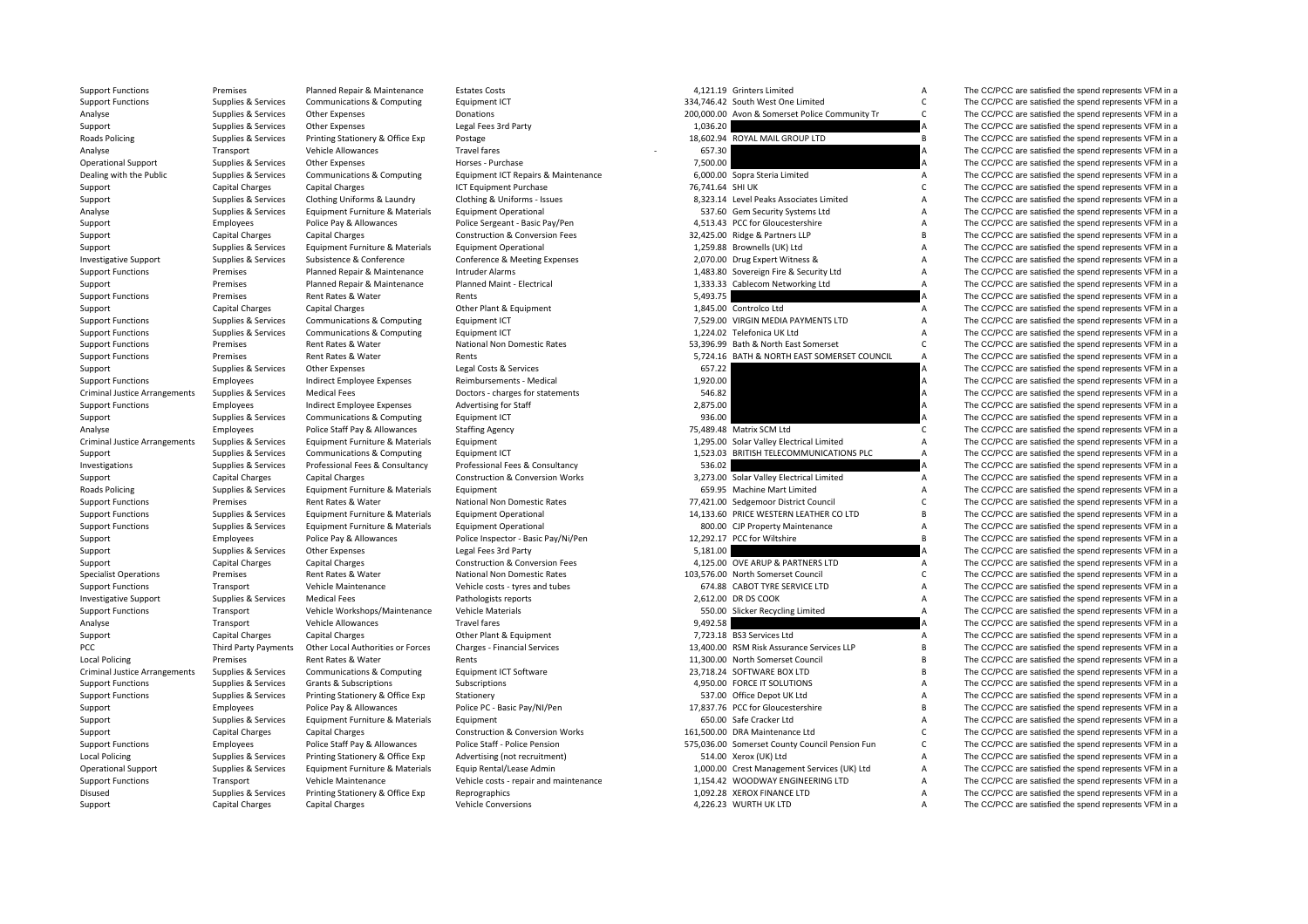| <b>Operational Support</b>           | Supplies & Services    | Communications & Computing         | <b>Equipment ICT Consumables</b>       | 2,000.00 Cleartone Telecoms Ltd              | Α  | The CC/PCC are satisfied the spend represents VFM in a |
|--------------------------------------|------------------------|------------------------------------|----------------------------------------|----------------------------------------------|----|--------------------------------------------------------|
| <b>Support Functions</b>             | Supplies & Services    | Equipment Furniture & Materials    | Equipment Cleaning & Materials         | 3,760.00 Axon Public Safety UK Limited       | A  | The CC/PCC are satisfied the spend represents VFM in a |
| Support                              | Premises               | Rent Rates & Water                 | Landlords Service Charge               | 867.75                                       |    | The CC/PCC are satisfied the spend represents VFM in a |
| <b>Support Functions</b>             | Premises               | Unplanned Repair & Maintenance     | Responsive Maint - Electrical          | 2,997.00 Solar Valley Electrical Limited     | A  | The CC/PCC are satisfied the spend represents VFM in a |
| <b>Support Functions</b>             | Premises               | Rent Rates & Water                 | National Non Domestic Rates            | 2,360.00 Mendip District Council             | Α  | The CC/PCC are satisfied the spend represents VFM in a |
| <b>Specialist Operations</b>         | Employees              | Police Pay & Allowances            | Police PC - Basic Pay/Ni/OT/Pen        | 4,523.60 PCC for Wiltshire                   | A  | The CC/PCC are satisfied the spend represents VFM in a |
| Support                              | Premises               | Planned Repair & Maintenance       | Planned Maint - Electrical             | 1,575.00 Solar Valley Electrical Limited     | Α  | The CC/PCC are satisfied the spend represents VFM in a |
| Support                              | Supplies & Services    | Other Expenses                     | Legal Fees 3rd Party                   | 8,750.00                                     |    | The CC/PCC are satisfied the spend represents VFM in a |
| Support                              | Capital Charges        | Capital Charges                    | ICT Equipment Purchase                 | 2,528.90 Telefonica UK Limited               | A  | The CC/PCC are satisfied the spend represents VFM in a |
| Support                              | Supplies & Services    | Other Expenses                     | <b>Courses Fees</b>                    | 1,990.00 The Investigator                    | A  | The CC/PCC are satisfied the spend represents VFM in a |
| Disused                              | Supplies & Services    | Printing Stationery & Office Exp   | Reprographics                          | 2,188.44 Specialist Computer Centres         | A  | The CC/PCC are satisfied the spend represents VFM in a |
| Investigations                       | Supplies & Services    | Equipment Furniture & Materials    | Equipment                              | 10,000.00 Get Safe Online Ltd                | Α  | The CC/PCC are satisfied the spend represents VFM in a |
| <b>Support Functions</b>             | Supplies & Services    | Communications & Computing         | <b>Equipment ICT Software</b>          | 6,502.28 EPI-USE Labs Limited                | Α  | The CC/PCC are satisfied the spend represents VFM in a |
| Support                              | Supplies & Services    | Other Expenses                     | Legal Costs & Services                 | 575.00                                       |    | The CC/PCC are satisfied the spend represents VFM in a |
| <b>Support Functions</b>             | Supplies & Services    | Equipment Furniture & Materials    | Equipment                              | 845.00 W A Products (UK) LTD                 | Α  | The CC/PCC are satisfied the spend represents VFM in a |
| <b>Criminal Justice Arrangements</b> | Supplies & Services    | Other Expenses                     | Remand costs                           | 596.27 Bidfood                               | A  | The CC/PCC are satisfied the spend represents VFM in a |
| Support                              | Supplies & Services    | Clothing Uniforms & Laundry        | Clothing & Uniforms - Issues           | 251,125.00 Axon Public Safety UK Limited     |    | The CC/PCC are satisfied the spend represents VFM in a |
| PCC                                  | Supplies & Services    | Printing Stationery & Office Exp   | Reprographics                          | 1,330.00 Studio Diva                         | Α  | The CC/PCC are satisfied the spend represents VFM in a |
| <b>Support Functions</b>             | Transport              | Vehicle Maintenance                | Vehicle costs - repair and maintenance | 1,825.16 CASTROL (UK) LTD                    | A  | The CC/PCC are satisfied the spend represents VFM in a |
| <b>Specialist Operations</b>         | Employees              | Police Pay & Allowances            | Police PC - Basic Pay/Ni/OT/Pen        | 24,252.80 PCC for Gloucestershire            | В  | The CC/PCC are satisfied the spend represents VFM in a |
| Support                              | Employees              | Indirect Employee Expenses         | Refunds - Contributions                | 2,133.42                                     | A  | The CC/PCC are satisfied the spend represents VFM in a |
| Support                              | Supplies & Services    | Other Expenses                     | Legal Costs & Services                 | 10,000.00                                    | B. | The CC/PCC are satisfied the spend represents VFM in a |
| <b>Support Functions</b>             | Supplies & Services    | Communications & Computing         | Equipment ICT                          | 32,042.62 Vodafone                           | B  | The CC/PCC are satisfied the spend represents VFM in a |
| <b>Support Functions</b>             | Supplies & Services    | Professional Fees & Consultancy    | Professional Fees & Consultancy        | 1,261.20                                     |    | The CC/PCC are satisfied the spend represents VFM in a |
| Support                              | Supplies & Services    | Other Expenses                     | <b>Courses Fees</b>                    | 1,200.00 Catch a Rainbow Ltd                 | Α  | The CC/PCC are satisfied the spend represents VFM in a |
| Support                              | Third Party Payments   | Payments to Clients                | Grants - Voluntary Orgs                | 5,354.37 Womankind Bristol Women's Therapy C | Α  | The CC/PCC are satisfied the spend represents VFM in a |
| Support                              | Supplies & Services    | Other Expenses                     | <b>Courses Fees</b>                    | 920.70 Forensic Access Limited               | Α  | The CC/PCC are satisfied the spend represents VFM in a |
| <b>Support Functions</b>             | Transport              | Vehicle Hire                       | <b>Hired Vehicle Costs</b>             | 1,455.00 COUNTY CARS                         | A  | The CC/PCC are satisfied the spend represents VFM in a |
| <b>Support Functions</b>             | Premises               | Planned Repair & Maintenance       | Intruder Alarms                        | 4,200.83 ADT Fire & Security plc             | A  | The CC/PCC are satisfied the spend represents VFM in a |
| Support                              | Supplies & Services    | Equipment Furniture & Materials    | Equipment                              | 1,950.00                                     |    | The CC/PCC are satisfied the spend represents VFM in a |
| Support                              | Supplies & Services    | Other Expenses                     | <b>Courses Fees</b>                    | 1,098.34 Taunton Training Limited            | Α  | The CC/PCC are satisfied the spend represents VFM in a |
| Support                              | Capital Charges        | Capital Charges                    | <b>Vehicle Conversions</b>             | 16,670.57 Halls Electrical Ltd               | B  | The CC/PCC are satisfied the spend represents VFM in a |
| Analyse                              | Transport              | Vehicle Allowances                 | <b>Travel fares</b>                    | 8,228.85                                     | А  | The CC/PCC are satisfied the spend represents VFM in a |
| <b>Support Functions</b>             | Supplies & Services    | Other Expenses                     | Legal Costs & Services                 | 966.67                                       |    | The CC/PCC are satisfied the spend represents VFM in a |
| <b>Specialist Operations</b>         | Employees              | Police Pay & Allowances            | Police Sergeant - Basic Pay/Ni/OT/Pen  | 6.342.78 PCC for Gloucestershire             | A  | The CC/PCC are satisfied the spend represents VFM in a |
| <b>Support Functions</b>             | Transport              | Vehicle Maintenance                | Vehicle costs - licences               | 3,876.00 Corporate Support HQ Imprest        | A  | The CC/PCC are satisfied the spend represents VFM in a |
| <b>Support Functions</b>             | Supplies & Services    | Communications & Computing         | Equipment ICT Repairs & Maintenance    | 26,305.00 Internet Videocommunications Ltd   | В  | The CC/PCC are satisfied the spend represents VFM in a |
| Support                              | Capital Charges        | Capital Charges                    | Vehicles Purchase                      | 44,301.60 Ford Motor Company Limited         | B  | The CC/PCC are satisfied the spend represents VFM in a |
| <b>Operational Support</b>           | Supplies & Services    | Other Expenses                     | Dogs - Kennel Purchase & Maint         | 2,403.51 The Pet Studio                      | A  | The CC/PCC are satisfied the spend represents VFM in a |
| <b>Support Functions</b>             | Premises               | Unplanned Repair & Maintenance     | Asbestos - General                     | 4,000.00 S Roberts and Son (Bridgwater) Ltd  | A  | The CC/PCC are satisfied the spend represents VFM in a |
| <b>Support Functions</b>             | Premises               | Rent Rates & Water                 | Rents                                  | 2,032.50 South Gloucestershire Council       | A  | The CC/PCC are satisfied the spend represents VFM in a |
| <b>Support Functions</b>             | Supplies & Services    | Contractors/ Fees & Hired Services | Fees & Hired                           | 6,480.00 Health Management Limited           | A  | The CC/PCC are satisfied the spend represents VFM in a |
| Support                              | <b>Capital Charges</b> | Capital Charges                    | <b>Vehicle Conversions</b>             | 38,183.25 Ford Motor Company Limited         | B  | The CC/PCC are satisfied the spend represents VFM in a |
|                                      |                        |                                    |                                        |                                              |    |                                                        |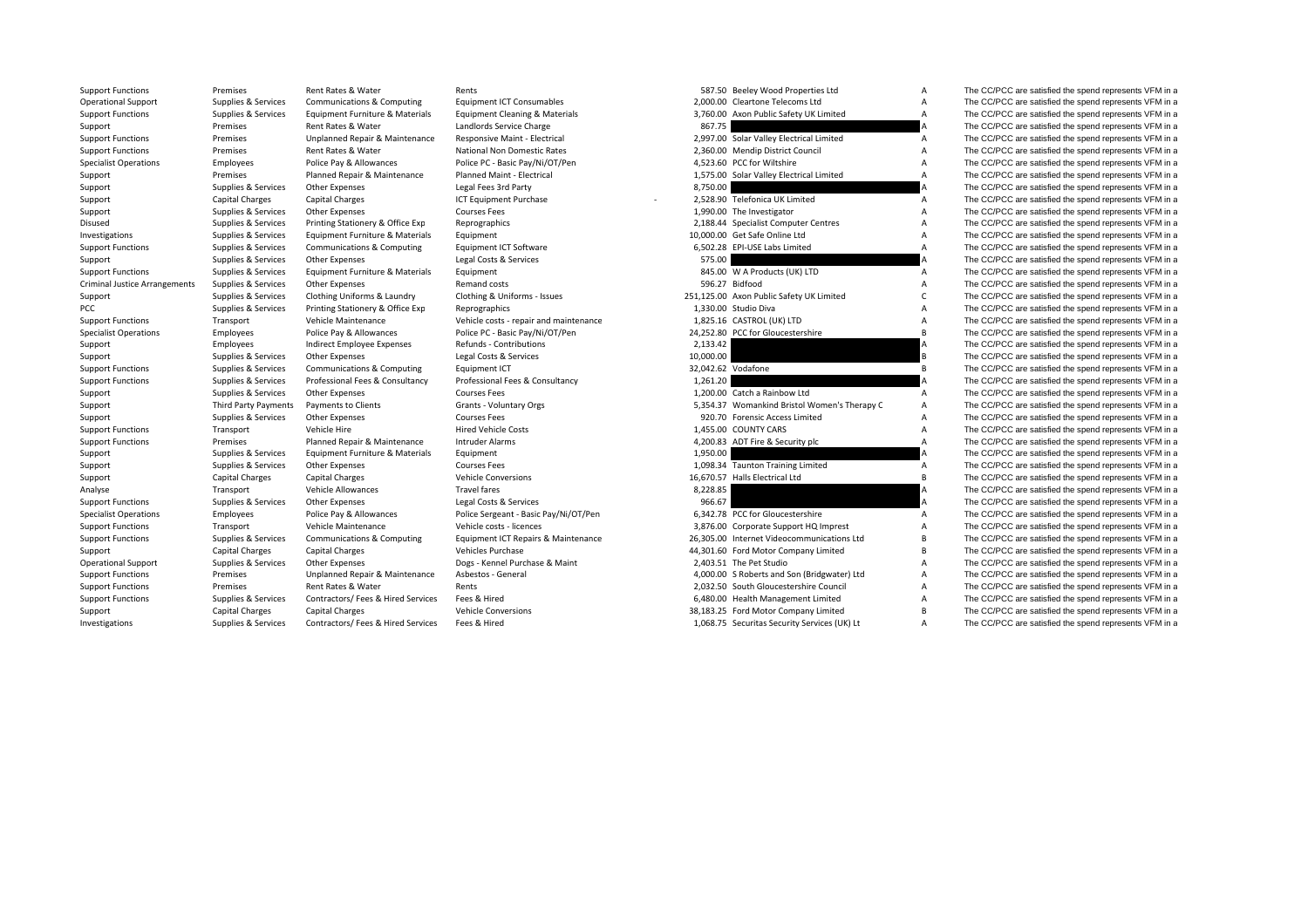accordance with the requirements of category C accordance with the requirements of category B accordance with the requirements of category A accordance with the requirements of category A accordance with the requirements of category A accordance with the requirements of category A accordance with the requirements of category A accordance with the requirements of category A accordance with the requirements of category A accordance with the requirements of category B accordance with the requirements of category A accordance with the requirements of category A accordance with the requirements of category A accordance with the requirements of category A accordance with the requirements of category B accordance with the requirements of category B accordance with the requirements of category C accordance with the requirements of category A accordance with the requirements of category A accordance with the requirements of category B accordance with the requirements of category B accordance with the requirements of category A accordance with the requirements of category B accordance with the requirements of category A accordance with the requirements of category A accordance with the requirements of category A accordance with the requirements of category B accordance with the requirements of category A accordance with the requirements of category B accordance with the requirements of category A accordance with the requirements of category A accordance with the requirements of category A accordance with the requirements of category A accordance with the requirements of category A accordance with the requirements of category A accordance with the requirements of category A accordance with the requirements of category A accordance with the requirements of category A accordance with the requirements of category A accordance with the requirements of category B accordance with the requirements of category B accordance with the requirements of category B accordance with the requirements of category A accordance with the requirements of category B accordance with the requirements of category A accordance with the requirements of category A accordance with the requirements of category C accordance with the requirements of category A accordance with the requirements of category B accordance with the requirements of category A accordance with the requirements of category B accordance with the requirements of category A accordance with the requirements of category C accordance with the requirements of category A accordance with the requirements of category A accordance with the requirements of category A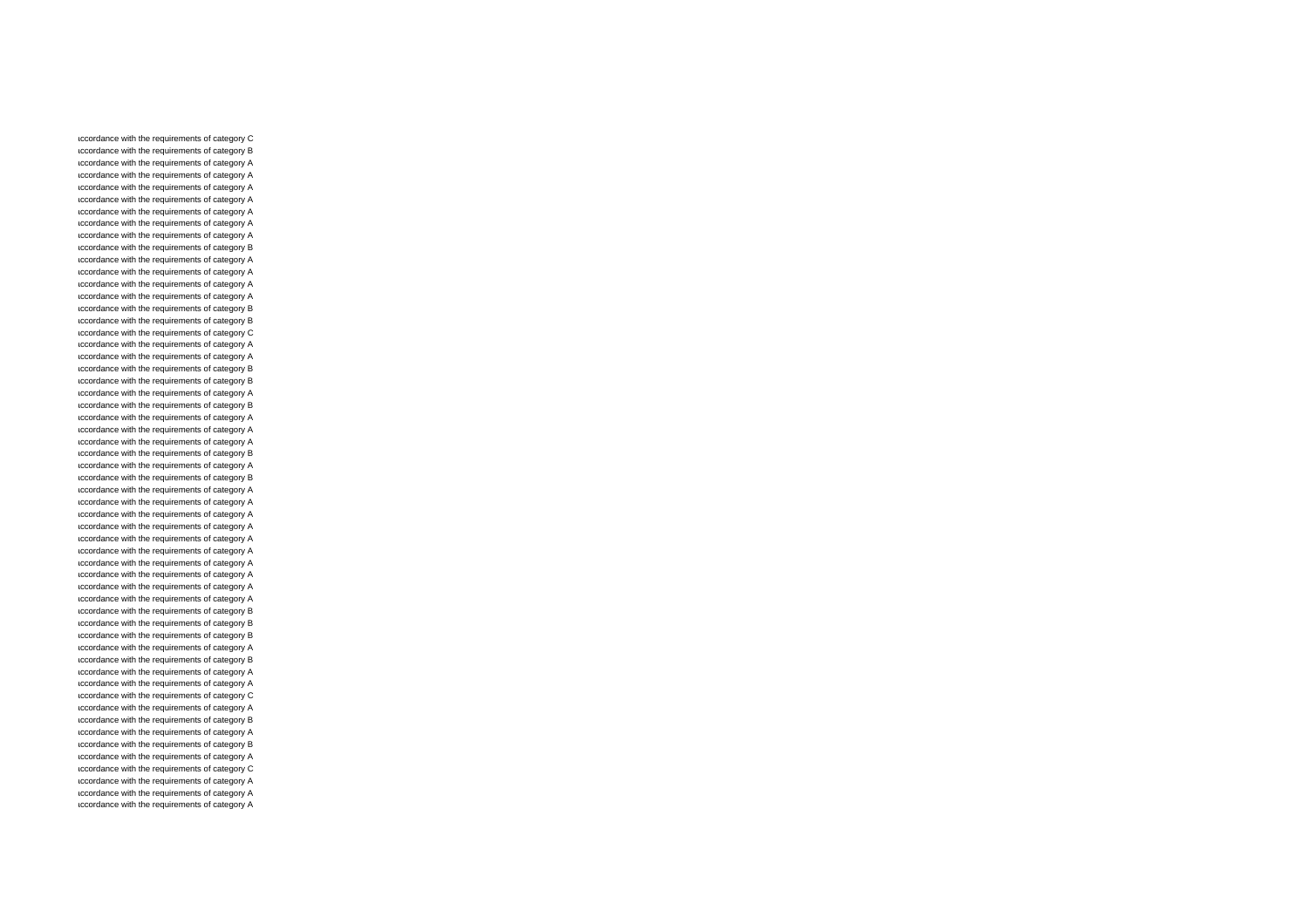accordance with the requirements of category B accordance with the requirements of category A accordance with the requirements of category A accordance with the requirements of category A accordance with the requirements of category A accordance with the requirements of category A accordance with the requirements of category B accordance with the requirements of category A accordance with the requirements of category A accordance with the requirements of category A accordance with the requirements of category A accordance with the requirements of category A accordance with the requirements of category A accordance with the requirements of category A accordance with the requirements of category B accordance with the requirements of category A accordance with the requirements of category A accordance with the requirements of category A accordance with the requirements of category A accordance with the requirements of category A accordance with the requirements of category A accordance with the requirements of category B accordance with the requirements of category A accordance with the requirements of category A accordance with the requirements of category A accordance with the requirements of category A accordance with the requirements of category A accordance with the requirements of category C accordance with the requirements of category B accordance with the requirements of category A accordance with the requirements of category A accordance with the requirements of category A accordance with the requirements of category A accordance with the requirements of category A accordance with the requirements of category A accordance with the requirements of category A accordance with the requirements of category A accordance with the requirements of category A accordance with the requirements of category A accordance with the requirements of category A accordance with the requirements of category C accordance with the requirements of category A accordance with the requirements of category B accordance with the requirements of category A accordance with the requirements of category B accordance with the requirements of category B accordance with the requirements of category B accordance with the requirements of category A accordance with the requirements of category A accordance with the requirements of category A accordance with the requirements of category A accordance with the requirements of category A accordance with the requirements of category A accordance with the requirements of category A accordance with the requirements of category A accordance with the requirements of category A accordance with the requirements of category A accordance with the requirements of category A accordance with the requirements of category C accordance with the requirements of category A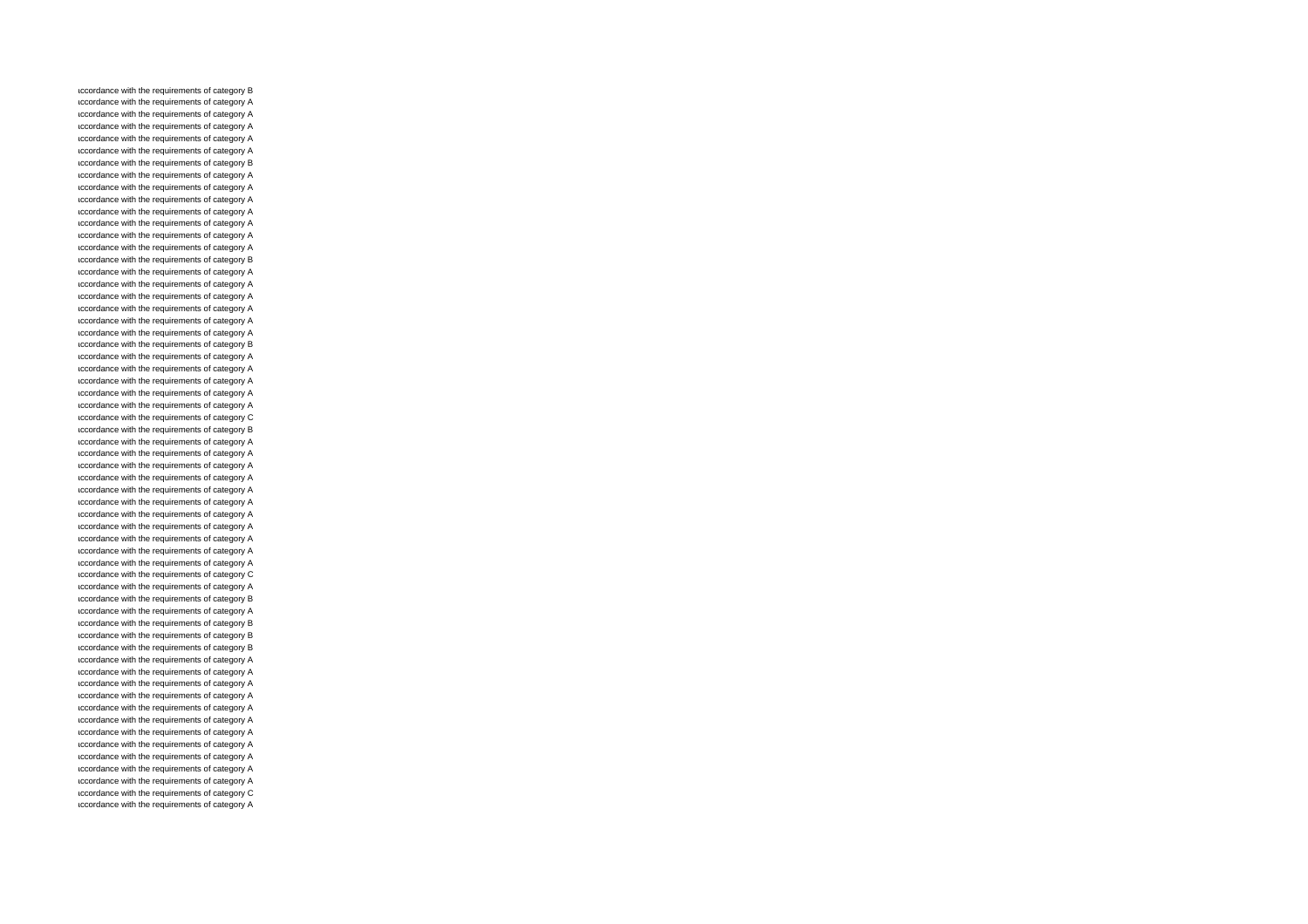accordance with the requirements of category A accordance with the requirements of category A accordance with the requirements of category A accordance with the requirements of category A accordance with the requirements of category B accordance with the requirements of category A accordance with the requirements of category A accordance with the requirements of category A accordance with the requirements of category A accordance with the requirements of category A accordance with the requirements of category A accordance with the requirements of category B accordance with the requirements of category A accordance with the requirements of category A accordance with the requirements of category A accordance with the requirements of category A accordance with the requirements of category A accordance with the requirements of category A accordance with the requirements of category A accordance with the requirements of category B accordance with the requirements of category A accordance with the requirements of category A accordance with the requirements of category A accordance with the requirements of category A accordance with the requirements of category B accordance with the requirements of category A accordance with the requirements of category A accordance with the requirements of category B accordance with the requirements of category A accordance with the requirements of category A accordance with the requirements of category A accordance with the requirements of category A accordance with the requirements of category A accordance with the requirements of category A accordance with the requirements of category A accordance with the requirements of category A accordance with the requirements of category A accordance with the requirements of category A accordance with the requirements of category A accordance with the requirements of category A accordance with the requirements of category A accordance with the requirements of category A accordance with the requirements of category A accordance with the requirements of category A accordance with the requirements of category A accordance with the requirements of category A accordance with the requirements of category A accordance with the requirements of category B accordance with the requirements of category A accordance with the requirements of category A accordance with the requirements of category A accordance with the requirements of category A accordance with the requirements of category A accordance with the requirements of category A accordance with the requirements of category A accordance with the requirements of category A accordance with the requirements of category B accordance with the requirements of category A accordance with the requirements of category A accordance with the requirements of category A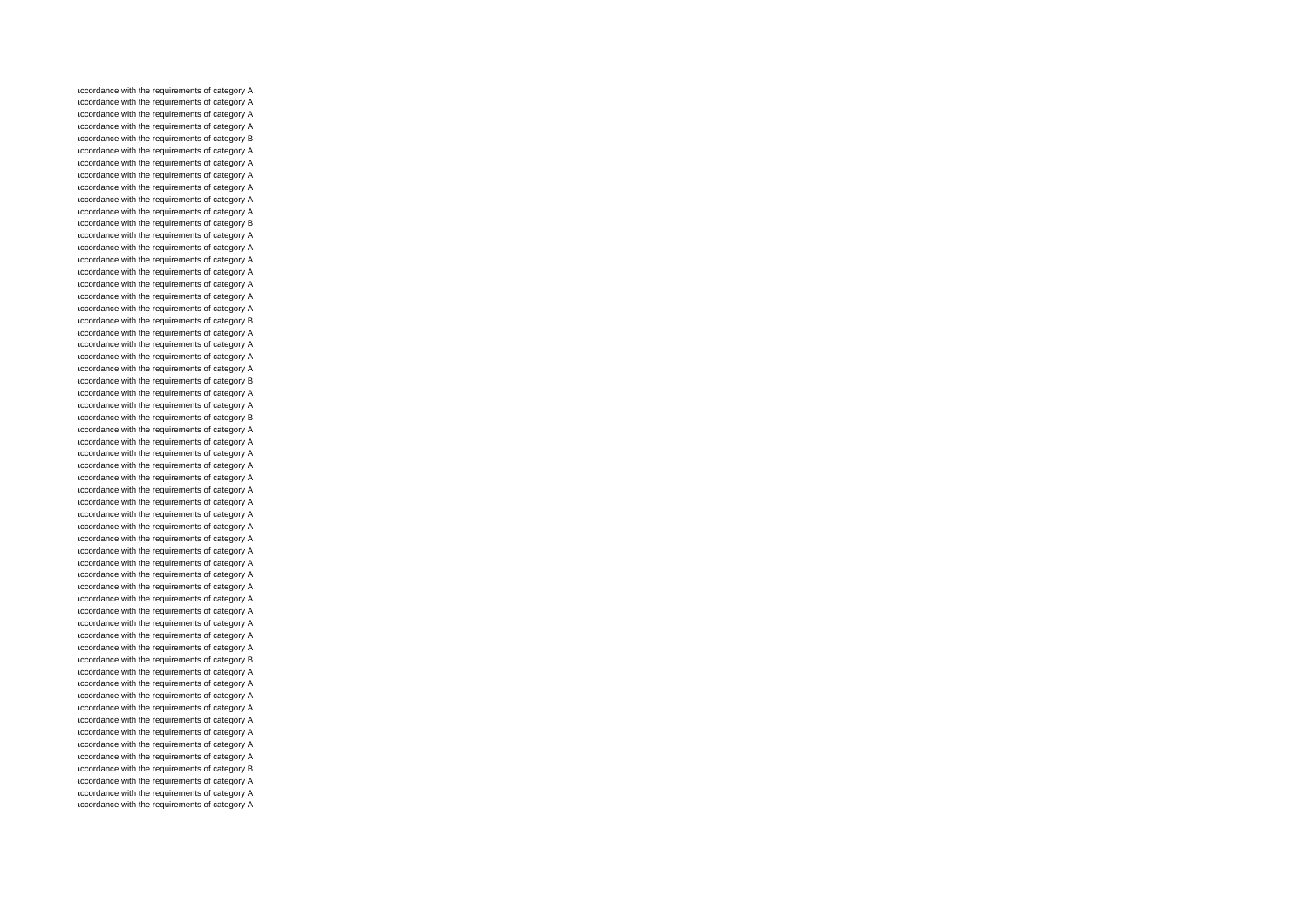accordance with the requirements of category A accordance with the requirements of category A accordance with the requirements of category A accordance with the requirements of category B accordance with the requirements of category A accordance with the requirements of category A accordance with the requirements of category A accordance with the requirements of category B accordance with the requirements of category A accordance with the requirements of category A accordance with the requirements of category A accordance with the requirements of category A accordance with the requirements of category B accordance with the requirements of category B accordance with the requirements of category B accordance with the requirements of category A accordance with the requirements of category A accordance with the requirements of category A accordance with the requirements of category A accordance with the requirements of category A accordance with the requirements of category B accordance with the requirements of category A accordance with the requirements of category A accordance with the requirements of category A accordance with the requirements of category A accordance with the requirements of category A accordance with the requirements of category A accordance with the requirements of category B accordance with the requirements of category A accordance with the requirements of category A accordance with the requirements of category A accordance with the requirements of category A accordance with the requirements of category A accordance with the requirements of category A accordance with the requirements of category B accordance with the requirements of category A accordance with the requirements of category A accordance with the requirements of category A accordance with the requirements of category A accordance with the requirements of category A accordance with the requirements of category B accordance with the requirements of category A accordance with the requirements of category A accordance with the requirements of category A accordance with the requirements of category A accordance with the requirements of category C accordance with the requirements of category B accordance with the requirements of category A accordance with the requirements of category A accordance with the requirements of category A accordance with the requirements of category A accordance with the requirements of category A accordance with the requirements of category A accordance with the requirements of category A accordance with the requirements of category A accordance with the requirements of category A accordance with the requirements of category A accordance with the requirements of category A accordance with the requirements of category A accordance with the requirements of category B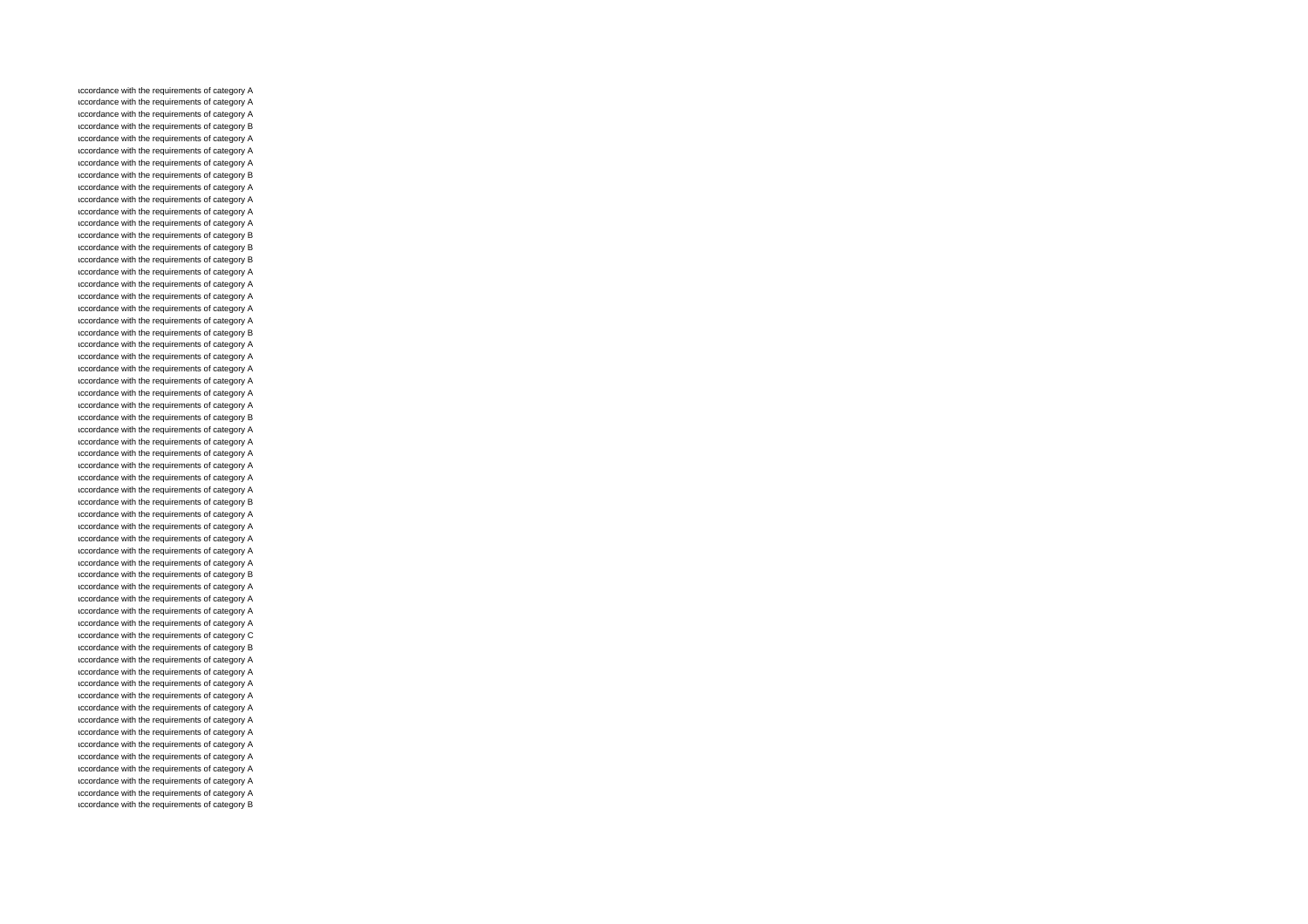accordance with the requirements of category A accordance with the requirements of category C accordance with the requirements of category C accordance with the requirements of category A accordance with the requirements of category B accordance with the requirements of category A accordance with the requirements of category A accordance with the requirements of category A accordance with the requirements of category C accordance with the requirements of category A accordance with the requirements of category A accordance with the requirements of category A accordance with the requirements of category B accordance with the requirements of category A accordance with the requirements of category A accordance with the requirements of category A accordance with the requirements of category A accordance with the requirements of category A accordance with the requirements of category A accordance with the requirements of category A accordance with the requirements of category A accordance with the requirements of category C accordance with the requirements of category A accordance with the requirements of category A accordance with the requirements of category A accordance with the requirements of category A accordance with the requirements of category A accordance with the requirements of category A accordance with the requirements of category C accordance with the requirements of category A accordance with the requirements of category A accordance with the requirements of category A accordance with the requirements of category A accordance with the requirements of category A accordance with the requirements of category C accordance with the requirements of category B accordance with the requirements of category A accordance with the requirements of category B accordance with the requirements of category A accordance with the requirements of category A accordance with the requirements of category C accordance with the requirements of category A accordance with the requirements of category A accordance with the requirements of category A accordance with the requirements of category A accordance with the requirements of category A accordance with the requirements of category B accordance with the requirements of category B accordance with the requirements of category B accordance with the requirements of category A accordance with the requirements of category A accordance with the requirements of category B accordance with the requirements of category A accordance with the requirements of category C accordance with the requirements of category C accordance with the requirements of category A accordance with the requirements of category A accordance with the requirements of category A accordance with the requirements of category A accordance with the requirements of category A